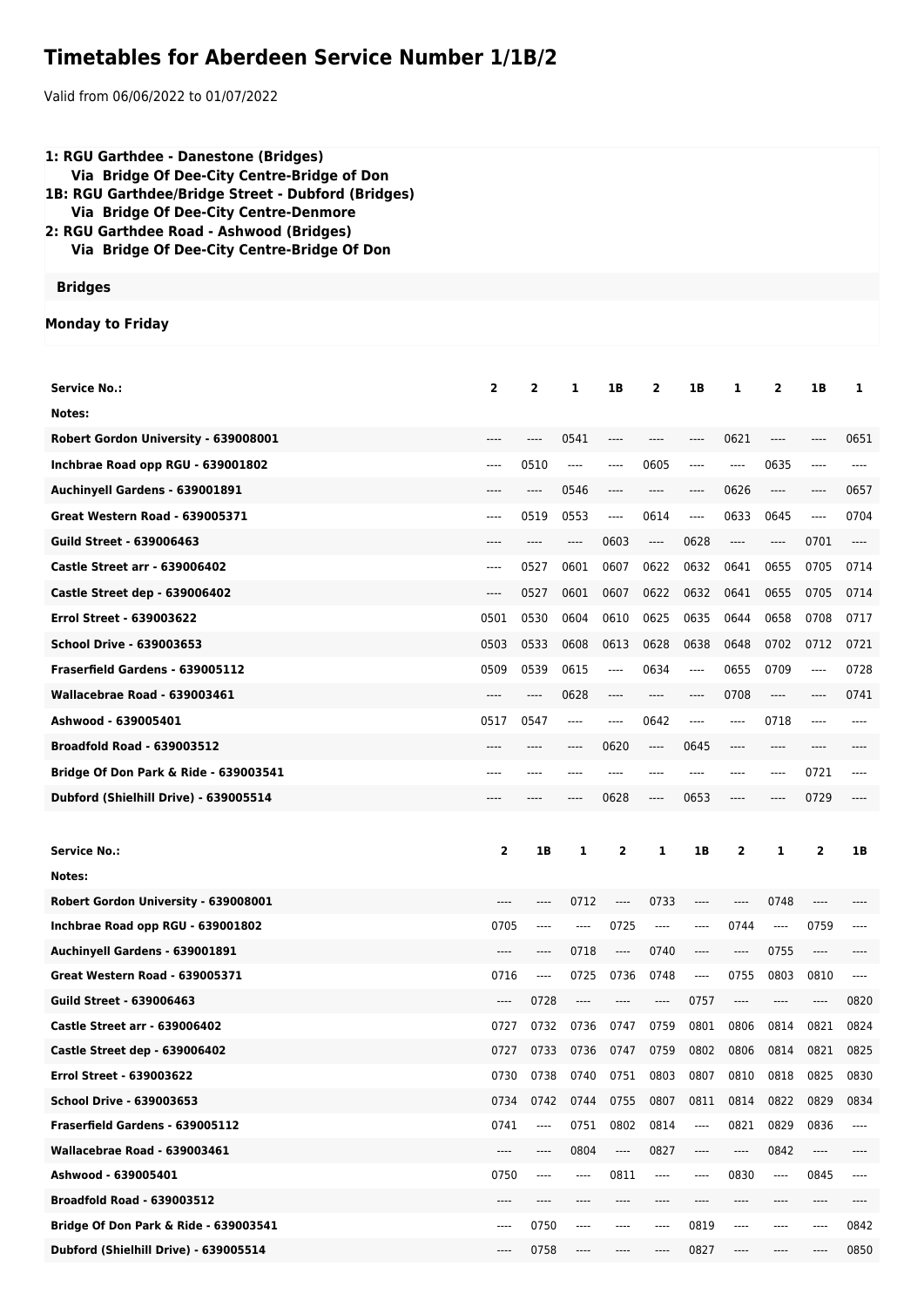| <b>Service No.:</b>                              | 1                             | 2                             | 1                             | 2                             | 1B                                           | 1       | 2                             | 1                             | 1B   | 1B   |
|--------------------------------------------------|-------------------------------|-------------------------------|-------------------------------|-------------------------------|----------------------------------------------|---------|-------------------------------|-------------------------------|------|------|
| Notes:                                           |                               |                               |                               |                               |                                              |         |                               |                               |      |      |
| Robert Gordon University - 639008001             | 0803                          | ----                          | 0818                          | ----                          | $---$                                        | 0833    | ----                          | 0848                          | ---- | 0848 |
| Inchbrae Road opp RGU - 639001802                | $---$                         | 0814                          | $---$                         | 0829                          | $---$                                        | ----    | 0844                          | $\hspace{1.5cm} \textbf{---}$ | ---- | 0851 |
| Auchinyell Gardens - 639001891                   | 0810                          | ----                          | 0825                          | ----                          | $-----$                                      | 0840    | $\cdots$                      | 0855                          | ---- | ---- |
| <b>Great Western Road - 639005371</b>            | 0818                          | 0825                          | 0833                          | 0840                          | $-----$                                      | 0848    | 0855                          | 0903                          | ---- | 0904 |
| Guild Street - 639006463                         | ----                          | ----                          | ----                          | ----                          | 0850                                         | $-----$ | ----                          | $\hspace{1.5cm} \textbf{---}$ | 0910 | ---- |
| <b>Castle Street arr - 639006402</b>             | 0829                          | 0836                          | 0844                          | 0851                          | 0854                                         | 0859    | 0906                          | 0914                          | 0914 | ---- |
| Castle Street dep - 639006402                    | 0830                          | 0837                          | 0845                          | 0852                          | 0855                                         | 0900    | 0907                          | 0915                          | 0915 | 0916 |
| <b>Errol Street - 639003622</b>                  | 0834                          | 0841                          | 0849                          | 0856                          | 0900                                         | 0904    | 0911                          | 0919                          | 0920 | 0920 |
| <b>School Drive - 639003653</b>                  | 0838                          | 0846                          | 0854                          | 0901                          | 0904                                         | 0909    | 0916                          | 0924                          | 0924 | ---- |
| Fraserfield Gardens - 639005112                  | 0845                          | 0853                          | 0901                          | 0908                          | $-----$                                      | 0916    | 0923                          | 0931                          | ---- | ---- |
| Wallacebrae Road - 639003461                     | 0858                          | ----                          | 0914                          | ----                          | $-----$                                      | 0929    | ----                          | 0944                          | ---- |      |
| Ashwood - 639005401                              | ----                          | 0902                          | ----                          | 0917                          |                                              | ----    | 0932                          | $---$                         | ---- |      |
| <b>Broadfold Road - 639003512</b>                |                               |                               |                               | ----                          |                                              |         | ----                          | $-----$                       | ---- |      |
| Bridge Of Don Park & Ride - 639003541            | ----                          | ----                          | ----                          | ----                          | 0912                                         | ----    | ----                          | $\hspace{1.5cm} \textbf{---}$ | 0932 | ---- |
| Dubford (Shielhill Drive) - 639005514            | ----                          | ----                          | ----                          | ----                          | 0920                                         | ----    | ----                          | $---$                         | 0940 | ---- |
|                                                  |                               |                               |                               |                               |                                              |         |                               |                               |      |      |
|                                                  |                               |                               |                               |                               |                                              |         |                               |                               |      |      |
| <b>Service No.:</b>                              | $\overline{\mathbf{2}}$       | 1                             | 2                             | 1                             | 1B                                           | 2       | 1                             | 2                             | 1    | 1B   |
| Notes:                                           |                               |                               |                               |                               |                                              |         |                               |                               |      |      |
| Robert Gordon University - 639008001             | ----                          | 0904                          | ----                          | 0919                          | $---$                                        | ----    | 0934                          | $-----$                       | 0949 |      |
| Inchbrae Road opp RGU - 639001802                | 0859                          | $---$                         | 0914                          | ----                          | $---$                                        | 0929    | $\hspace{1.5cm} \textbf{---}$ | 0944                          | ---- |      |
| Auchinyell Gardens - 639001891                   | ----                          | 0911                          | $\hspace{1.5cm} \textbf{---}$ | 0926                          | ----                                         | ----    | 0941                          | ----                          | 0956 | ---- |
| <b>Great Western Road - 639005371</b>            | 0910                          | 0918                          | 0925                          | 0933                          | $---$                                        | 0940    | 0948                          | 0955                          | 1003 | ---- |
| <b>Guild Street - 639006463</b>                  | ----                          | ----                          | ----                          | ----                          | 0945                                         | ----    | $---$                         | $---$                         | ---- | 1014 |
| <b>Castle Street arr - 639006402</b>             | 0921                          | 0929                          | 0936                          | 0944                          | 0949                                         | 0951    | 0959                          | 1006                          | 1014 | 1018 |
| Castle Street dep - 639006402                    | 0922                          | 0930                          | 0937                          | 0945                          | 0950                                         | 0952    | 1000                          | 1007                          | 1015 | 1019 |
| <b>Errol Street - 639003622</b>                  | 0926                          | 0934                          | 0942                          | 0949                          | 0955                                         | 0957    | 1004                          | 1012                          | 1019 | 1024 |
| <b>School Drive - 639003653</b>                  | 0931                          | 0939                          | 0947                          | 0954                          | 0959                                         | 1002    | 1009                          | 1017                          | 1024 | 1028 |
| Fraserfield Gardens - 639005112                  | 0938                          | 0946                          | 0954                          | 1001                          | ----                                         | 1009    | 1016                          | 1024                          | 1031 | ---- |
| Wallacebrae Road - 639003461                     | $\hspace{1.5cm} \textbf{---}$ | 0959                          | ----                          | 1014                          | $\hspace{1.5cm} \textbf{---} \hspace{1.5cm}$ | ----    | 1029                          | ----                          | 1044 | ---- |
| Ashwood - 639005401                              | 0946                          | $\hspace{1.5cm} \textbf{---}$ | 1002                          | $\hspace{1.5cm} \textbf{---}$ | $\qquad \qquad - - -$                        | 1017    | $\overline{\phantom{a}}$      | 1032                          | ---- | ---- |
| <b>Broadfold Road - 639003512</b>                |                               |                               |                               |                               |                                              |         |                               |                               |      |      |
| <b>Bridge Of Don Park &amp; Ride - 639003541</b> | ----                          | ----                          | ----                          | ----                          | 1007                                         | ----    | ----                          | ----                          | ---- | 1036 |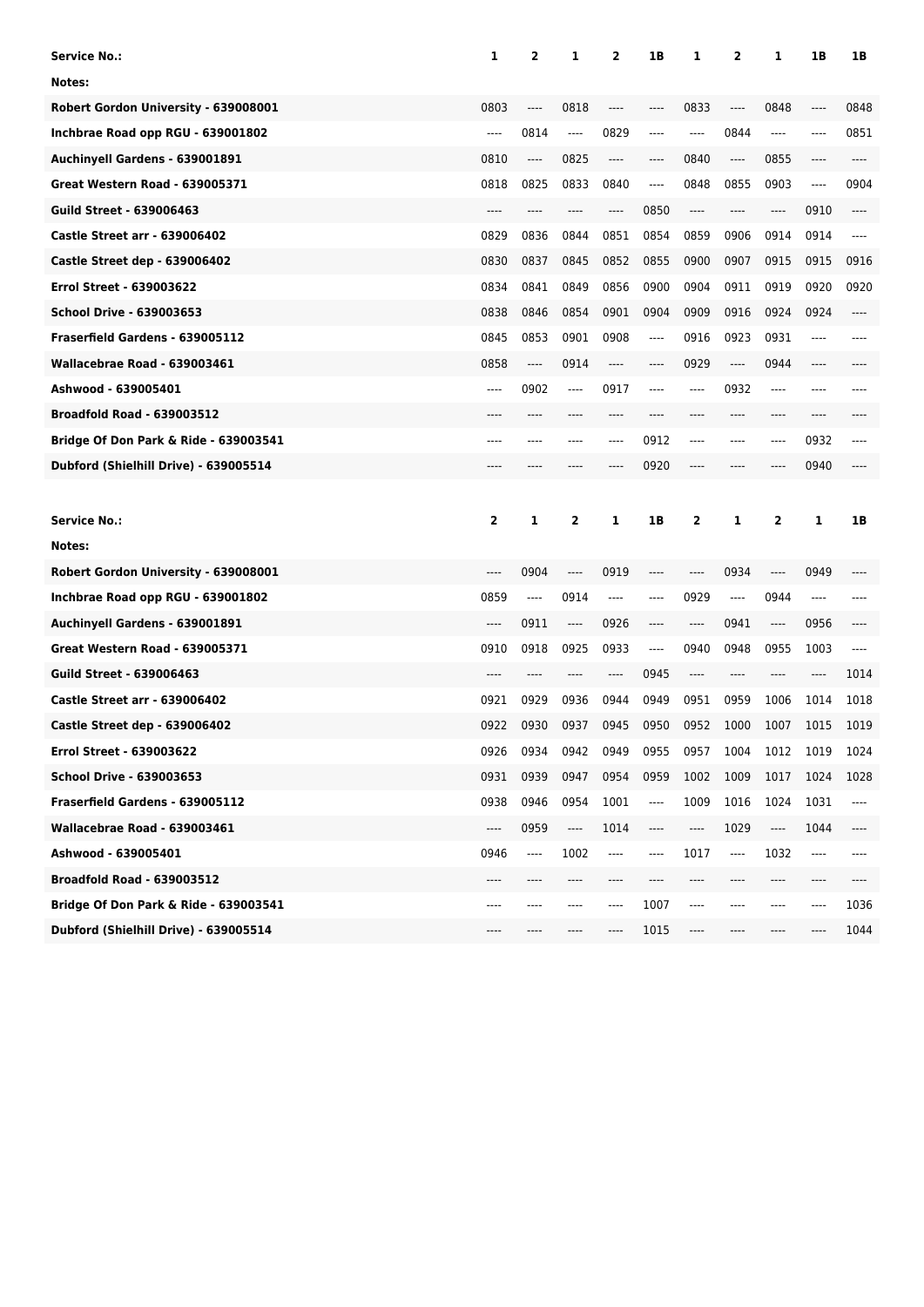| <b>Service No.:</b>                              | 2        | 1                             | $\overline{2}$                | 1        | 1В                            | 2     | 1                             | 2     | 1    | 1B    |
|--------------------------------------------------|----------|-------------------------------|-------------------------------|----------|-------------------------------|-------|-------------------------------|-------|------|-------|
| Notes:                                           |          |                               |                               |          |                               |       |                               |       |      |       |
| Robert Gordon University - 639008001             |          | 1004                          | ----                          | 1019     | ----                          | ----  | 1034                          | $---$ | 1049 |       |
| Inchbrae Road opp RGU - 639001802                | 0959     | $\hspace{1.5cm} \textbf{---}$ | 1014                          | $\cdots$ | ----                          | 1029  | $\cdots$                      | 1044  | ---- |       |
| Auchinyell Gardens - 639001891                   | $\cdots$ | 1011                          | ----                          | 1026     | $---$                         | ----  | 1041                          | ----  | 1056 | ----  |
| <b>Great Western Road - 639005371</b>            | 1010     | 1018                          | 1025                          | 1033     | $\hspace{1.5cm} \textbf{---}$ | 1040  | 1048                          | 1055  | 1103 | $---$ |
| <b>Guild Street - 639006463</b>                  | ----     |                               |                               | ----     | 1044                          | $---$ | ----                          |       | ---- | 1114  |
| <b>Castle Street arr - 639006402</b>             | 1021     | 1029                          | 1036                          | 1044     | 1048                          | 1051  | 1059                          | 1106  | 1114 | 1118  |
| <b>Castle Street dep - 639006402</b>             | 1022     | 1030                          | 1037                          | 1045     | 1049                          | 1052  | 1100                          | 1107  | 1115 | 1119  |
| <b>Errol Street - 639003622</b>                  | 1027     | 1034                          | 1042                          | 1049     | 1054                          | 1057  | 1104                          | 1112  | 1119 | 1124  |
| <b>School Drive - 639003653</b>                  | 1032     | 1039                          | 1047                          | 1054     | 1058                          | 1102  | 1109                          | 1117  | 1124 | 1128  |
| Fraserfield Gardens - 639005112                  | 1039     | 1046                          | 1054                          | 1101     | $\qquad \qquad - - -$         | 1109  | 1116                          | 1124  | 1131 | $---$ |
| Wallacebrae Road - 639003461                     | ----     | 1059                          | ----                          | 1114     | ----                          | ----  | 1129                          | ----  | 1144 | ----  |
| Ashwood - 639005401                              | 1047     | $---$                         | 1102                          | ----     | $---$                         | 1117  | ----                          | 1132  | ---- |       |
| <b>Broadfold Road - 639003512</b>                | ----     |                               |                               |          |                               |       | ----                          | ----  | ---- |       |
| Bridge Of Don Park & Ride - 639003541            | ----     | ----                          | ----                          | ----     | 1106                          | ----  | ----                          | $---$ | ---- | 1136  |
| Dubford (Shielhill Drive) - 639005514            | ----     |                               |                               | ----     | 1114                          | ----  | ----                          |       | ---- | 1144  |
|                                                  |          |                               |                               |          |                               |       |                               |       |      |       |
|                                                  |          |                               |                               |          |                               |       |                               |       |      |       |
| <b>Service No.:</b>                              | 2        | 1                             | 2                             | 1        | 1B                            | 2     | 1                             | 2     | 1    | 1B    |
| Notes:                                           |          |                               |                               |          |                               |       |                               |       |      |       |
| Robert Gordon University - 639008001             | ----     | 1104                          | $-----$                       | 1119     |                               | ----  | 1134                          | ----  | 1149 |       |
| Inchbrae Road opp RGU - 639001802                | 1059     | $\hspace{1.5cm} \textbf{---}$ | 1114                          | ----     | ----                          | 1129  | $\hspace{1.5cm} \textbf{---}$ | 1144  | ---- |       |
| Auchinyell Gardens - 639001891                   | ----     | 1111                          | $\hspace{1.5cm} \textbf{---}$ | 1126     | ----                          | ----  | 1141                          | ----  | 1156 |       |
| <b>Great Western Road - 639005371</b>            | 1110     | 1118                          | 1125                          | 1133     | ----                          | 1140  | 1148                          | 1155  | 1203 | ----  |
| <b>Guild Street - 639006463</b>                  | ----     |                               |                               | ----     | 1144                          | $---$ | ----                          | ----  | ---- | 1210  |
| <b>Castle Street arr - 639006402</b>             | 1121     | 1129                          | 1136                          | 1144     | 1148                          | 1151  | 1159                          | 1206  | 1214 | 1214  |
| Castle Street dep - 639006402                    | 1122     | 1130                          | 1137                          | 1145     | 1149                          | 1152  | 1200                          | 1207  | 1215 | 1215  |
| Errol Street - 639003622                         | 1127     | 1134                          | 1142                          | 1149     | 1154                          | 1157  | 1204                          | 1212  | 1219 | 1220  |
| <b>School Drive - 639003653</b>                  | 1132     | 1139                          | 1147                          | 1154     | 1158                          | 1202  | 1209                          | 1217  | 1224 | 1224  |
| Fraserfield Gardens - 639005112                  | 1139     | 1146                          | 1154                          | 1201     | ----                          | 1209  | 1216                          | 1224  | 1231 | ----  |
| Wallacebrae Road - 639003461                     | ----     | 1159                          | ----                          | 1214     | ----                          | ----  | 1229                          | ----  | 1244 | ----  |
| Ashwood - 639005401                              | 1147     | ----                          | 1202                          | ----     | ----                          | 1217  | ----                          | 1232  | ---- | ----  |
| <b>Broadfold Road - 639003512</b>                |          |                               |                               |          |                               |       |                               |       |      |       |
| <b>Bridge Of Don Park &amp; Ride - 639003541</b> | ----     | ----                          |                               | ----     | 1206                          | ----  | ----                          | ----  | ---- | 1232  |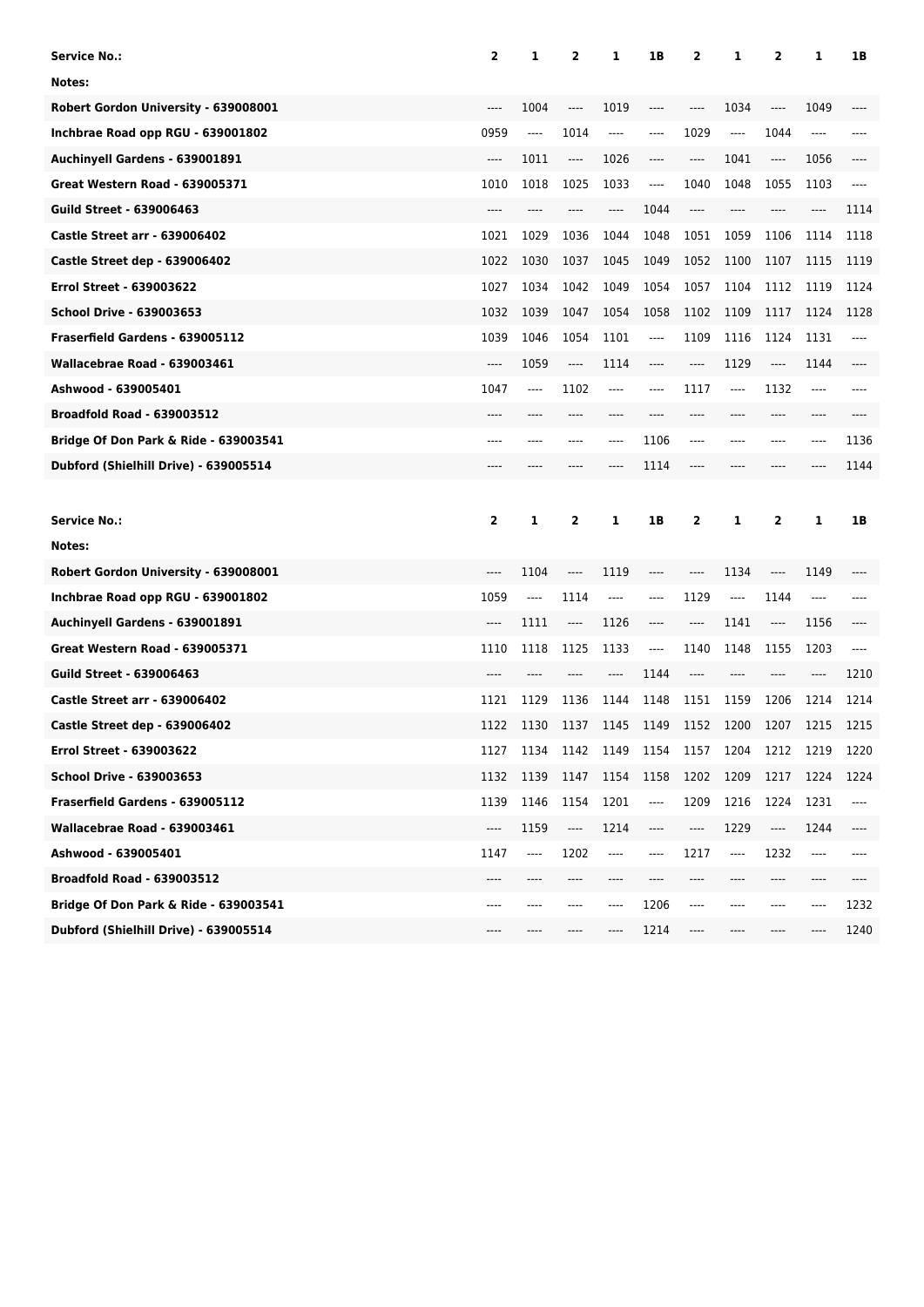| <b>Service No.:</b>                              | 2        | 1                             | $\overline{2}$                | 1        | 1В                            | 2    | 1                             | 2        | 1    | 1B    |
|--------------------------------------------------|----------|-------------------------------|-------------------------------|----------|-------------------------------|------|-------------------------------|----------|------|-------|
| Notes:                                           |          |                               |                               |          |                               |      |                               |          |      |       |
| Robert Gordon University - 639008001             |          | 1204                          | ----                          | 1219     | ----                          | ---- | 1234                          | ----     | 1249 |       |
| Inchbrae Road opp RGU - 639001802                | 1159     | $\hspace{1.5cm} \textbf{---}$ | 1214                          | $\cdots$ | ----                          | 1229 | $\cdots$                      | 1244     | ---- |       |
| Auchinyell Gardens - 639001891                   | $\cdots$ | 1211                          | ----                          | 1226     | $---$                         | ---- | 1241                          | ----     | 1256 |       |
| <b>Great Western Road - 639005371</b>            | 1210     | 1218                          | 1225                          | 1233     | $\hspace{1.5cm} \textbf{---}$ | 1240 | 1248                          | 1255     | 1303 | $---$ |
| <b>Guild Street - 639006463</b>                  |          |                               |                               | ----     | 1240                          | ---- | ----                          |          | ---- | 1310  |
| <b>Castle Street arr - 639006402</b>             | 1221     | 1229                          | 1236                          | 1244     | 1244                          | 1251 | 1259                          | 1306     | 1314 | 1314  |
| <b>Castle Street dep - 639006402</b>             | 1222     | 1230                          | 1237                          | 1245     | 1245                          | 1252 | 1300                          | 1307     | 1315 | 1315  |
| <b>Errol Street - 639003622</b>                  | 1227     | 1234                          | 1242                          | 1249     | 1250                          | 1257 | 1304                          | 1312     | 1319 | 1320  |
| <b>School Drive - 639003653</b>                  | 1232     | 1239                          | 1247                          | 1254     | 1254                          | 1302 | 1309                          | 1317     | 1324 | 1325  |
| Fraserfield Gardens - 639005112                  | 1239     | 1246                          | 1254                          | 1301     | ----                          | 1309 | 1316                          | 1324     | 1331 | $---$ |
| Wallacebrae Road - 639003461                     | $---$    | 1259                          | ----                          | 1314     | ----                          | ---- | 1329                          | ----     | 1344 | ----  |
| Ashwood - 639005401                              | 1247     | ----                          | 1302                          | ----     | $---$                         | 1317 | ----                          | 1332     | ---- |       |
| <b>Broadfold Road - 639003512</b>                |          |                               |                               |          |                               |      | ----                          | ----     | ---- |       |
| Bridge Of Don Park & Ride - 639003541            | ----     | ----                          | ----                          | ----     | 1302                          | ---- | ----                          | $-- - -$ | ---- | 1333  |
| Dubford (Shielhill Drive) - 639005514            | ----     |                               |                               | ----     | 1310                          | ---- | ----                          |          | ---- | 1341  |
|                                                  |          |                               |                               |          |                               |      |                               |          |      |       |
|                                                  |          |                               |                               |          |                               |      |                               |          |      |       |
| <b>Service No.:</b>                              | 2        | 1                             | 2                             | 1        | 1B                            | 2    | 1                             | 2        | 1    | 1B    |
| Notes:                                           |          |                               |                               |          |                               |      |                               |          |      |       |
| Robert Gordon University - 639008001             | ----     | 1304                          | $-----$                       | 1319     |                               | ---- | 1334                          | ----     | 1349 |       |
| Inchbrae Road opp RGU - 639001802                | 1259     | $\hspace{1.5cm} \textbf{---}$ | 1314                          | ----     | ----                          | 1329 | $\hspace{1.5cm} \textbf{---}$ | 1344     | ---- |       |
| Auchinyell Gardens - 639001891                   | ----     | 1311                          | $\hspace{1.5cm} \textbf{---}$ | 1326     | ----                          | ---- | 1341                          | ----     | 1356 |       |
| <b>Great Western Road - 639005371</b>            | 1310     | 1318                          | 1325                          | 1333     | ----                          | 1340 | 1348                          | 1355     | 1403 | ----  |
| <b>Guild Street - 639006463</b>                  |          |                               |                               | ----     | 1340                          | ---- | ----                          |          | ---- | 1410  |
| <b>Castle Street arr - 639006402</b>             | 1321     | 1329                          | 1336                          | 1344     | 1344                          | 1351 | 1359                          | 1406     | 1414 | 1414  |
| Castle Street dep - 639006402                    | 1322     | 1330                          | 1337                          | 1345     | 1345                          | 1352 | 1400                          | 1407     | 1415 | 1415  |
| Errol Street - 639003622                         | 1327     | 1334                          | 1342                          | 1349     | 1350                          | 1357 | 1404                          | 1412     | 1419 | 1420  |
| <b>School Drive - 639003653</b>                  | 1332     | 1339                          | 1347                          | 1354     | 1355                          | 1402 | 1409                          | 1417     | 1424 | 1425  |
| Fraserfield Gardens - 639005112                  | 1339     | 1346                          | 1354                          | 1401     | ----                          | 1409 | 1416                          | 1424     | 1431 | ----  |
| Wallacebrae Road - 639003461                     | ----     | 1359                          | ----                          | 1414     | ----                          | ---- | 1429                          | ----     | 1444 | ----  |
| Ashwood - 639005401                              | 1347     | ----                          | 1402                          | ----     | ----                          | 1417 | ----                          | 1432     | ---- | ----  |
| <b>Broadfold Road - 639003512</b>                |          |                               |                               |          |                               |      |                               |          |      |       |
| <b>Bridge Of Don Park &amp; Ride - 639003541</b> | ----     | ----                          | ----                          | ----     | 1403                          | ---- | ----                          | ----     | ---- | 1433  |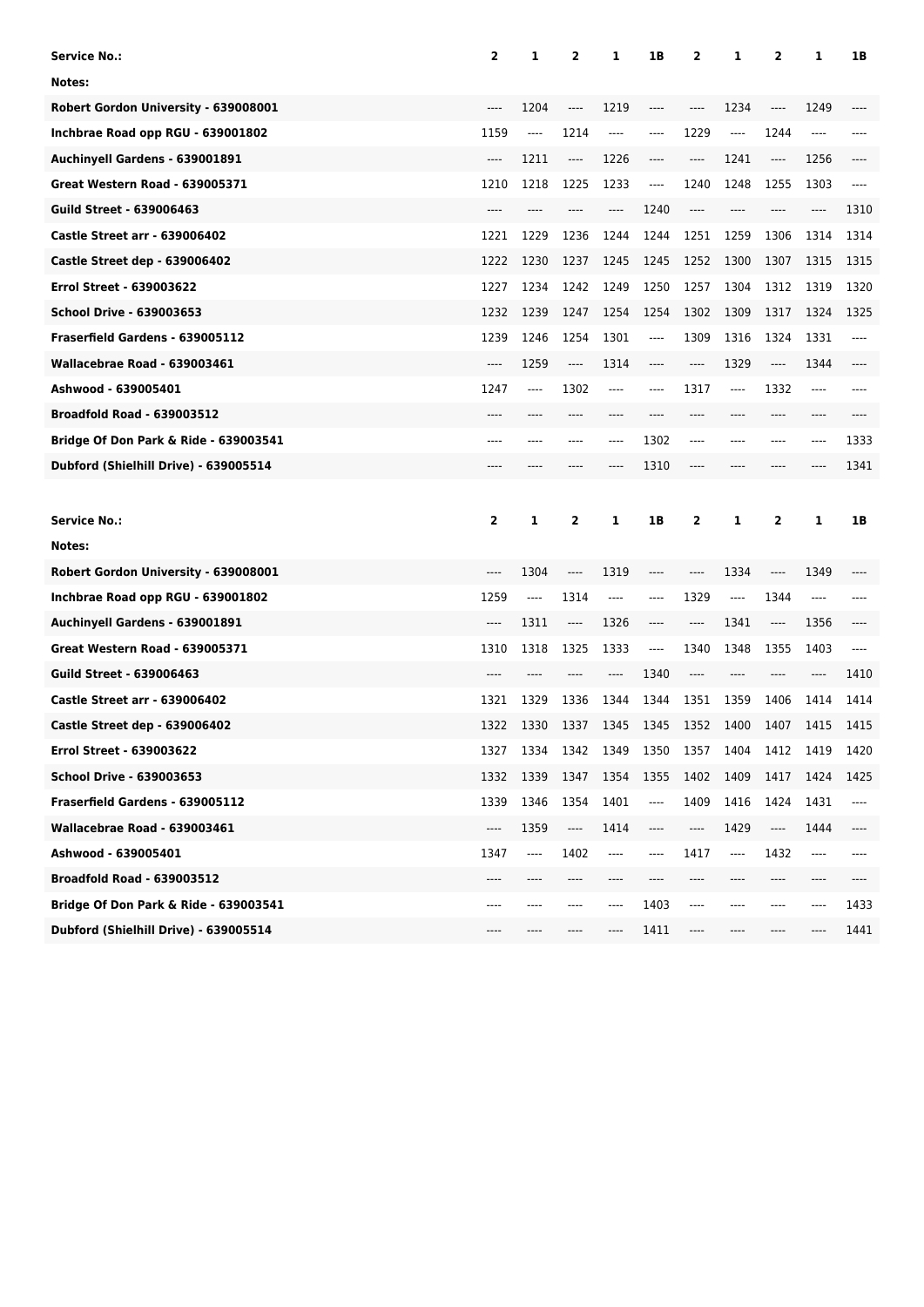| <b>Service No.:</b>                              | $\overline{\mathbf{2}}$ | 1                                            | $\overline{2}$ | 1                             | 1B                                                   | 2    | 1                             | 2                                                    | 1     | 1B   |
|--------------------------------------------------|-------------------------|----------------------------------------------|----------------|-------------------------------|------------------------------------------------------|------|-------------------------------|------------------------------------------------------|-------|------|
| Notes:                                           |                         |                                              |                |                               |                                                      |      |                               |                                                      |       |      |
| Robert Gordon University - 639008001             |                         | 1404                                         | ----           | 1419                          | $---$                                                | ---- | 1434                          | $---$                                                | 1448  |      |
| Inchbrae Road opp RGU - 639001802                | 1359                    | $\hspace{1.5cm} \textbf{---}$                | 1414           | ----                          | $-----$                                              | 1429 | ----                          | 1444                                                 | $---$ |      |
| Auchinyell Gardens - 639001891                   | ----                    | 1411                                         | ----           | 1426                          | $---$                                                | ---- | 1441                          | $\hspace{1.5cm} \textbf{---}$                        | 1455  | ---- |
| Great Western Road - 639005371                   | 1410                    | 1418                                         | 1425           | 1433                          | $\hspace{1.5cm} \textbf{---}$                        | 1440 | 1448                          | 1455                                                 | 1502  | ---- |
| <b>Guild Street - 639006463</b>                  |                         |                                              | ----           | ----                          | 1440                                                 | ---- | ----                          | $---$                                                | ----  | 1510 |
| <b>Castle Street arr - 639006402</b>             | 1421                    | 1429                                         | 1436           | 1444                          | 1444                                                 | 1451 | 1459                          | 1506                                                 | 1514  | 1514 |
| <b>Castle Street dep - 639006402</b>             | 1422                    | 1430                                         | 1437           | 1445                          | 1445                                                 | 1452 | 1500                          | 1507                                                 | 1515  | 1515 |
| <b>Errol Street - 639003622</b>                  | 1427                    | 1434                                         | 1442           | 1449                          | 1450                                                 | 1457 | 1504                          | 1512                                                 | 1519  | 1520 |
| School Drive - 639003653                         | 1432                    | 1439                                         | 1447           | 1454                          | 1455                                                 | 1502 | 1509                          | 1517                                                 | 1524  | 1525 |
| Fraserfield Gardens - 639005112                  | 1439                    | 1446                                         | 1454           | 1501                          | ----                                                 | 1510 | 1516                          | 1525                                                 | 1531  | ---- |
| Wallacebrae Road - 639003461                     | ----                    | 1459                                         | ----           | 1515                          | $\hspace{0.05cm}\rule{0.7pt}{0.1ex}\hspace{0.025cm}$ | ---- | 1530                          | $\hspace{0.05cm}\rule{0.7pt}{0.1ex}\hspace{0.025cm}$ | 1545  | ---- |
| Ashwood - 639005401                              | 1447                    | $---$                                        | 1502           | ----                          | $---$                                                | 1519 | ----                          | 1534                                                 | ----  |      |
| <b>Broadfold Road - 639003512</b>                | ----                    |                                              |                |                               |                                                      |      |                               | $---$                                                | ----  |      |
| Bridge Of Don Park & Ride - 639003541            | ----                    | $-----$                                      | ----           | ----                          | 1503                                                 | ---- | ----                          | $-- - -$                                             | ----  | 1533 |
| Dubford (Shielhill Drive) - 639005514            | ----                    |                                              | ----           | ----                          | 1511                                                 | ---- | ----                          | ----                                                 | ----  | 1541 |
|                                                  |                         |                                              |                |                               |                                                      |      |                               |                                                      |       |      |
|                                                  |                         |                                              |                |                               |                                                      |      |                               |                                                      |       |      |
| Service No.:                                     | 2                       | 1                                            | 2              | 1                             | 1B                                                   | 2    | 1                             | 2                                                    | 1     | 1B   |
| Notes:                                           |                         |                                              |                |                               |                                                      |      |                               |                                                      |       |      |
| Robert Gordon University - 639008001             | $---$                   | 1502                                         | ----           | 1517                          |                                                      | ---- | 1533                          | $---$                                                | 1548  |      |
| Inchbrae Road opp RGU - 639001802                | 1459                    | $\hspace{1.5cm} \textbf{---}$                | 1513           | ----                          | $---$                                                | 1528 | $\hspace{1.5cm} \textbf{---}$ | 1543                                                 | ----  |      |
| Auchinyell Gardens - 639001891                   | $---$                   | 1509                                         | ----           | 1524                          | $\hspace{1.5cm} \textbf{---} \hspace{1.5cm}$         | ---- | 1540                          | $\hspace{1.5cm} \textbf{---}$                        | 1555  | ---- |
| <b>Great Western Road - 639005371</b>            | 1510                    | 1517                                         | 1525           | 1532                          | ----                                                 | 1540 | 1548                          | 1555                                                 | 1603  | ---- |
| <b>Guild Street - 639006463</b>                  | ----                    |                                              | ----           | ----                          | 1540                                                 | ---- | ----                          | $---$                                                | ----  | 1614 |
| <b>Castle Street arr - 639006402</b>             | 1522                    | 1529                                         | 1537           | 1544                          | 1544                                                 | 1552 | 1600                          | 1607                                                 | 1615  | 1618 |
| Castle Street dep - 639006402                    | 1523                    | 1530                                         | 1538           | 1545                          | 1545                                                 | 1553 | 1601                          | 1608                                                 | 1616  | 1619 |
| <b>Errol Street - 639003622</b>                  | 1528                    | 1534                                         | 1543           | 1549                          | 1550                                                 | 1558 | 1605                          | 1613                                                 | 1620  | 1624 |
| <b>School Drive - 639003653</b>                  | 1533                    | 1539                                         | 1548           | 1554                          | 1555                                                 | 1603 | 1610                          | 1618                                                 | 1625  | 1629 |
| Fraserfield Gardens - 639005112                  | 1541                    | 1546                                         | 1556           | 1601                          | ----                                                 | 1611 | 1617                          | 1626                                                 | 1632  | ---- |
| Wallacebrae Road - 639003461                     | ----                    | 1600                                         | ----           | 1615                          | $\hspace{1.5cm} \textbf{---} \hspace{1.5cm}$         | ---- | 1631                          | ----                                                 | 1646  | ---- |
| Ashwood - 639005401                              | 1550                    | $\hspace{1.5cm} \textbf{---} \hspace{1.5cm}$ | 1605           | $\hspace{1.5cm} \textbf{---}$ | $\qquad \qquad - - -$                                | 1620 | ----                          | 1635                                                 | ----  | ---- |
| <b>Broadfold Road - 639003512</b>                |                         |                                              |                |                               |                                                      |      |                               |                                                      |       |      |
| <b>Bridge Of Don Park &amp; Ride - 639003541</b> | ----                    | ----                                         | ----           | ----                          | 1603                                                 | ---- | ----                          | ----                                                 | ----  | 1637 |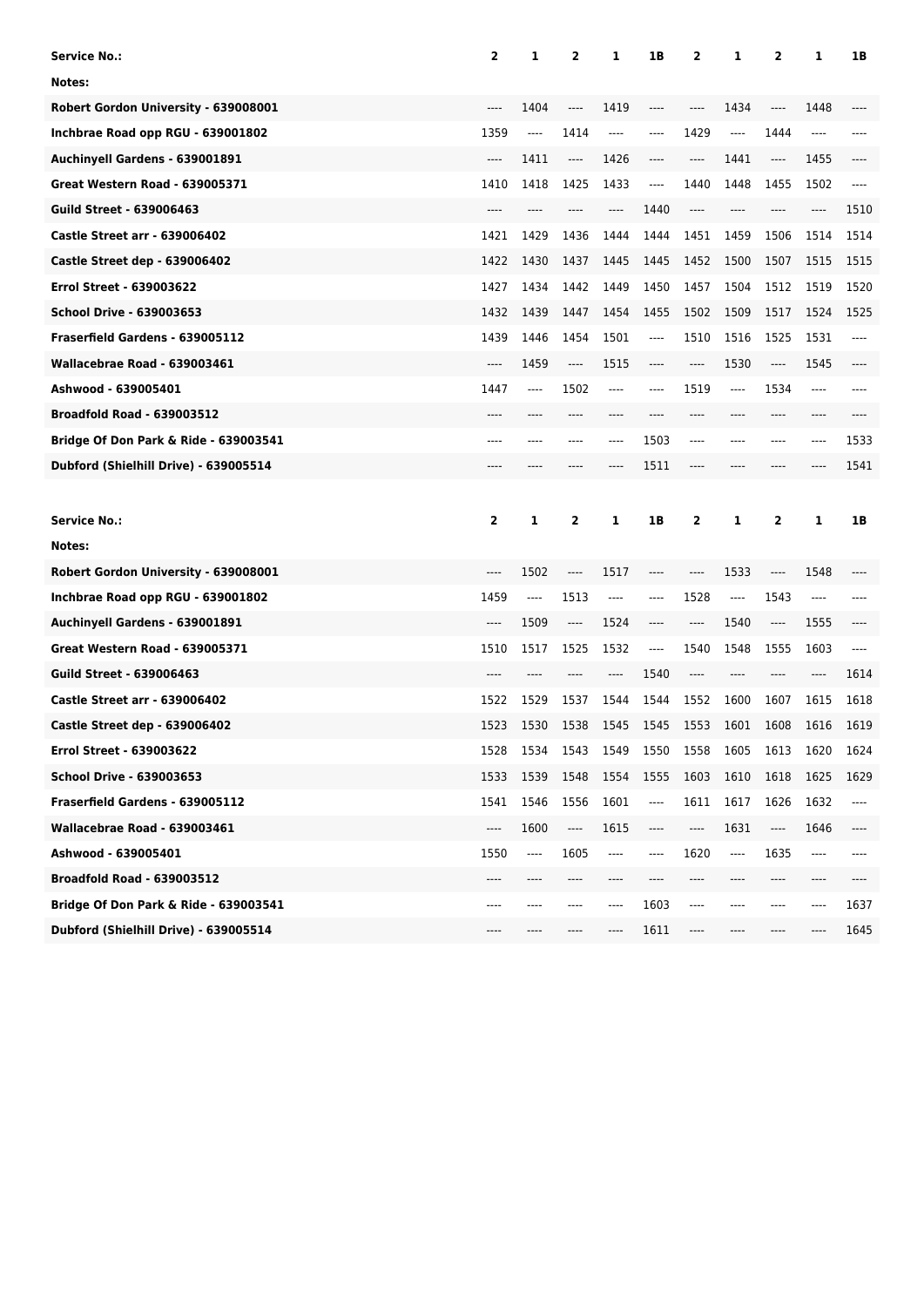| <b>Service No.:</b>                              | 2                             | 1                             | $\overline{2}$                | 1        | 1В                            | 2        | 1        | 2     | 1       | 1B    |
|--------------------------------------------------|-------------------------------|-------------------------------|-------------------------------|----------|-------------------------------|----------|----------|-------|---------|-------|
| Notes:                                           |                               |                               |                               |          |                               |          |          |       |         |       |
| Robert Gordon University - 639008001             |                               | 1604                          | ----                          | 1619     | ----                          | ----     | 1634     | $---$ | 1648    |       |
| Inchbrae Road opp RGU - 639001802                | 1558                          | $\hspace{1.5cm} \textbf{---}$ | 1614                          | $\cdots$ | ----                          | 1629     | $\cdots$ | 1644  | ----    |       |
| Auchinyell Gardens - 639001891                   | $\cdots$                      | 1611                          | ----                          | 1626     | $---$                         | ----     | 1641     | ----  | 1655    |       |
| <b>Great Western Road - 639005371</b>            | 1610                          | 1619                          | 1626                          | 1634     | $\hspace{1.5cm} \textbf{---}$ | 1641     | 1649     | 1656  | 1703    | $---$ |
| <b>Guild Street - 639006463</b>                  |                               |                               |                               | ----     | 1645                          | ----     | ----     |       | ----    | 1715  |
| <b>Castle Street arr - 639006402</b>             | 1622                          | 1631                          | 1638                          | 1646     | 1649                          | 1653     | 1701     | 1708  | 1715    | 1719  |
| <b>Castle Street dep - 639006402</b>             | 1623                          | 1632                          | 1639                          | 1647     | 1650                          | 1654     | 1702     | 1709  | 1716    | 1720  |
| <b>Errol Street - 639003622</b>                  | 1628                          | 1636                          | 1644                          | 1651     | 1655                          | 1659     | 1706     | 1714  | 1720    | 1725  |
| <b>School Drive - 639003653</b>                  | 1633                          | 1641                          | 1649                          | 1656     | 1700                          | 1704     | 1711     | 1719  | 1725    | 1730  |
| Fraserfield Gardens - 639005112                  | 1641                          | 1648                          | 1657                          | 1703     | $\hspace{1.5cm} \textbf{---}$ | 1712     | 1718     | 1727  | 1732    | $---$ |
| Wallacebrae Road - 639003461                     | $---$                         | 1702                          | ----                          | 1717     | ----                          | ----     | 1731     | ----  | 1745    | ----  |
| Ashwood - 639005401                              | 1650                          | ----                          | 1706                          | ----     |                               | 1721     | ----     | 1736  | $-----$ |       |
| <b>Broadfold Road - 639003512</b>                | ----                          |                               |                               |          |                               |          | ----     | ----  | ----    |       |
| Bridge Of Don Park & Ride - 639003541            | ----                          | ----                          | ----                          | ----     | 1708                          | ----     | ----     | $---$ | ----    | 1738  |
| Dubford (Shielhill Drive) - 639005514            | ----                          |                               |                               | ----     | 1716                          | ----     | ----     |       | ----    | 1746  |
|                                                  |                               |                               |                               |          |                               |          |          |       |         |       |
|                                                  |                               |                               |                               |          |                               |          |          |       |         |       |
| <b>Service No.:</b>                              | 2                             | 1                             | 2                             | 1        | 2                             | 1B       | 1        | 2     | 1       | 1B    |
| Notes:                                           |                               |                               |                               |          |                               |          |          |       |         |       |
| Robert Gordon University - 639008001             | ----                          | 1704                          | $-----$                       | 1719     | ----                          | $---$    | 1734     | ----  | 1749    |       |
| Inchbrae Road opp RGU - 639001802                | 1658                          | $\hspace{1.5cm} \textbf{---}$ | 1711                          | ----     | 1727                          | ----     | ----     | 1742  | ----    |       |
| Auchinyell Gardens - 639001891                   | ----                          | 1711                          | $\hspace{1.5cm} \textbf{---}$ | 1726     | ----                          | ----     | 1741     | ----  | 1756    |       |
| <b>Great Western Road - 639005371</b>            | 1710                          | 1718                          | 1723                          | 1733     | 1739                          | $\cdots$ | 1748     | 1753  | 1803    | ----  |
| <b>Guild Street - 639006463</b>                  | ----                          |                               |                               |          | ----                          | 1749     | $---$    | ----  | ----    | 1815  |
| <b>Castle Street arr - 639006402</b>             | 1722                          | 1727                          | 1735                          | 1742     | 1750                          | 1753     | 1757     | 1804  | 1812    | 1819  |
| Castle Street dep - 639006402                    | 1723                          | 1728                          | 1736                          | 1743     | 1751                          | 1754     | 1758     | 1805  | 1813    | 1819  |
| <b>Errol Street - 639003622</b>                  | 1728                          | 1732                          | 1741                          | 1747     | 1756                          | 1759     | 1802     | 1810  | 1817    | 1822  |
| <b>School Drive - 639003653</b>                  | 1733                          | 1737                          | 1746                          | 1752     | 1801                          | 1804     | 1807     | 1815  | 1822    | 1825  |
| Fraserfield Gardens - 639005112                  | 1741                          | 1744                          | 1754                          | 1759     | 1809                          | ----     | 1814     | 1823  | 1829    | ----  |
| Wallacebrae Road - 639003461                     | $\hspace{1.5cm} \textbf{---}$ | 1757                          | ----                          | 1812     | ----                          | ----     | 1827     | ----  | 1842    | ----  |
| Ashwood - 639005401                              | 1750                          | ----                          | 1803                          | ----     | 1818                          | $---$    | ----     | 1832  | ----    | $---$ |
| <b>Broadfold Road - 639003512</b>                |                               |                               |                               |          |                               |          |          |       | ----    | 1832  |
| <b>Bridge Of Don Park &amp; Ride - 639003541</b> | ----                          |                               |                               |          | ----                          | 1812     | ----     | ----  | ----    | ----  |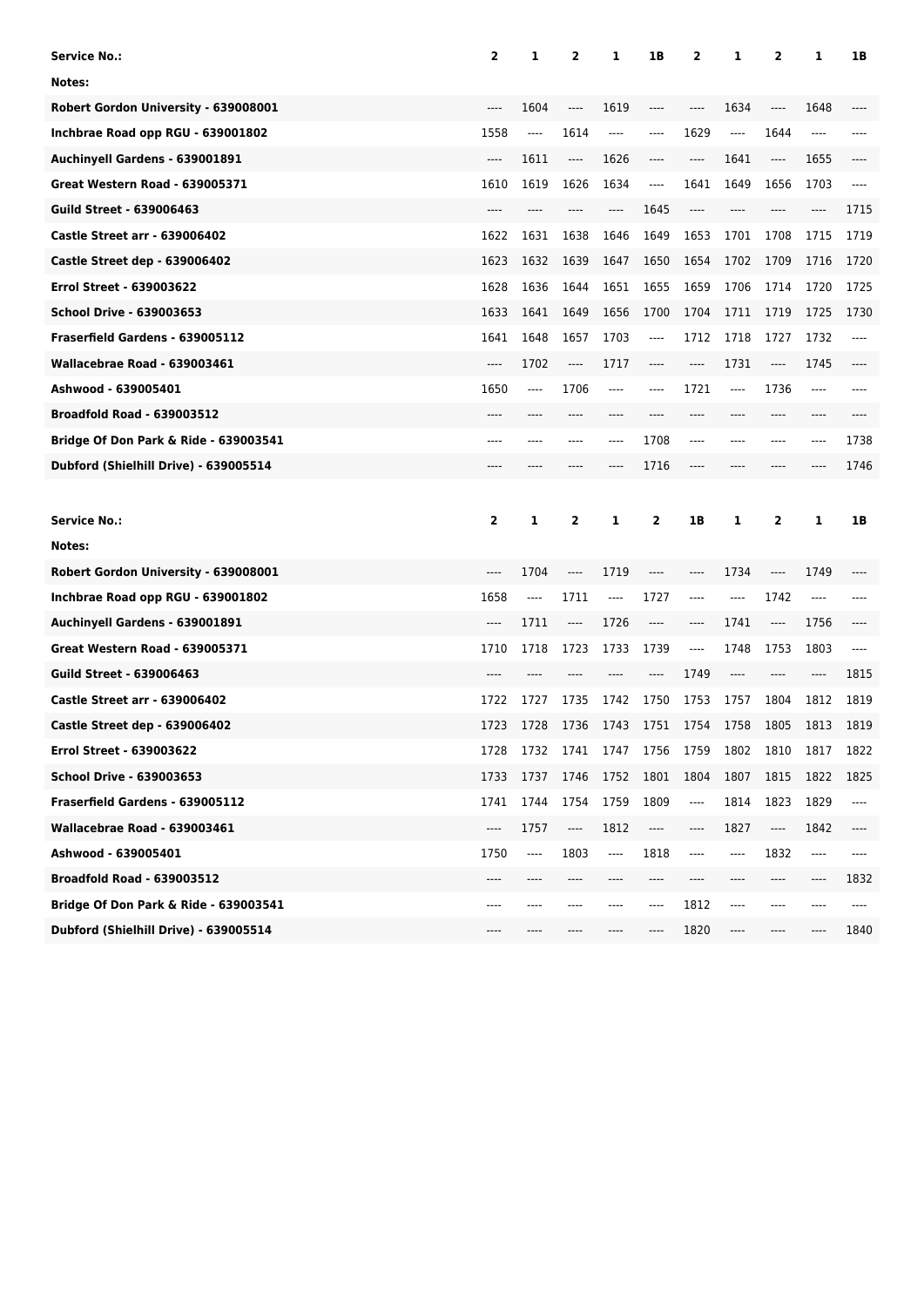| <b>Service No.:</b>                   | 2     | 1     | 2                             | 1        | 2                                                    | 1     | 2        | 1B                            | 1    | 2       |
|---------------------------------------|-------|-------|-------------------------------|----------|------------------------------------------------------|-------|----------|-------------------------------|------|---------|
| Notes:                                |       |       |                               |          |                                                      |       |          |                               |      |         |
| Robert Gordon University - 639008001  | $---$ | 1808  | ----                          | 1828     | ----                                                 | 1848  | ----     | ----                          | 1903 | ----    |
| Inchbrae Road opp RGU - 639001802     | 1800  | ----  | 1815                          | $\cdots$ | 1835                                                 | ----  | 1855     | $-----$                       | ---- | 1915    |
| Auchinyell Gardens - 639001891        | $---$ | 1815  | ----                          | 1835     | $\hspace{0.05cm}\rule{0.7pt}{0.1ex}\hspace{0.025cm}$ | 1855  | $\cdots$ | $\hspace{1.5cm} \textbf{---}$ | 1910 | $-----$ |
| <b>Great Western Road - 639005371</b> | 1811  | 1822  | 1826                          | 1842     | 1846                                                 | 1902  | 1906     | $\hspace{1.5cm} \textbf{---}$ | 1917 | 1926    |
| <b>Guild Street - 639006463</b>       | $---$ | ----  | ----                          | ----     |                                                      | ----  | ----     | 1915                          | ---- | ----    |
| <b>Castle Street arr - 639006402</b>  | 1822  | 1831  | 1836                          | 1851     | 1856                                                 | 1911  | 1916     | 1919                          | 1926 | 1936    |
| Castle Street dep - 639006402         | 1823  | 1832  | 1837                          | 1852     | 1857                                                 | 1912  | 1917     | 1919                          | 1927 | 1937    |
| <b>Errol Street - 639003622</b>       | 1827  | 1836  | 1841                          | 1856     | 1901                                                 | 1916  | 1921     | 1922                          | 1931 | 1941    |
| <b>School Drive - 639003653</b>       | 1832  | 1841  | 1846                          | 1901     | 1906                                                 | 1921  | 1926     | 1925                          | 1936 | 1946    |
| Fraserfield Gardens - 639005112       | 1839  | 1848  | 1853                          | 1908     | 1913                                                 | 1928  | 1933     | $\hspace{1.5cm} \textbf{---}$ | 1943 | 1953    |
| Wallacebrae Road - 639003461          | $---$ | 1901  | ----                          | 1921     | ----                                                 | 1941  | ----     | ----                          | 1956 | $---$   |
| Ashwood - 639005401                   | 1848  | $---$ | 1902                          | ----     | 1922                                                 | $---$ | 1941     | ----                          | ---- | 2001    |
| <b>Broadfold Road - 639003512</b>     | $---$ | $---$ | ----                          |          |                                                      | ----  | $---$    | 1930                          | ---- |         |
| Bridge Of Don Park & Ride - 639003541 | $---$ | ----  | ----                          | ----     | ----                                                 | ----  | ----     | $---$                         | ---- | ----    |
| Dubford (Shielhill Drive) - 639005514 | $---$ | ----  | ----                          | ----     |                                                      | ----  | ----     | 1937                          | ---- |         |
|                                       |       |       |                               |          |                                                      |       |          |                               |      |         |
|                                       |       |       |                               |          |                                                      |       |          |                               |      |         |
| <b>Service No.:</b>                   | 1     | 2     | 1                             | 1B       | 2                                                    | 1     | 2        | 1                             | 1B   | 2       |
| Notes:                                |       |       |                               |          |                                                      |       |          |                               |      |         |
| Robert Gordon University - 639008001  | 1923  | ----  | 1953                          | ----     | ----                                                 | 2023  | ----     | 2053                          | ---- |         |
| Inchbrae Road opp RGU - 639001802     | ----  | 1942  | $\hspace{1.5cm} \textbf{---}$ | ----     | 2012                                                 | ----  | 2042     | $-----$                       | ---- | 2112    |
| Auchinyell Gardens - 639001891        | 1930  | ----  | 2000                          | ----     | ----                                                 | 2030  | ----     | 2100                          | ---- | ----    |
| <b>Great Western Road - 639005371</b> | 1937  | 1953  | 2008                          | ----     | 2023                                                 | 2038  | 2053     | 2108                          | ---- | 2123    |
| <b>Guild Street - 639006463</b>       |       |       | ----                          | 2015     | ----                                                 | ----  | ----     | ----                          | 2115 |         |
| <b>Castle Street arr - 639006402</b>  | 1946  | 2002  | 2017                          | 2019     | 2032                                                 | 2047  | 2102     | 2117                          | 2119 | 2132    |
| Castle Street dep - 639006402         | 1947  | 2003  | 2018                          | 2019     | 2033                                                 | 2048  | 2103     | 2118                          | 2119 | 2133    |
| Errol Street - 639003622              | 1951  | 2008  | 2022                          | 2022     | 2038                                                 | 2052  | 2108     | 2122                          | 2122 | 2138    |
| <b>School Drive - 639003653</b>       | 1956  | 2012  | 2026                          | 2025     | 2042                                                 | 2056  | 2112     | 2126                          | 2125 | 2142    |
| Fraserfield Gardens - 639005112       | 2003  | 2019  | 2033                          | ----     | 2049                                                 | 2103  | 2119     | 2133                          | ---- | 2149    |
| Wallacebrae Road - 639003461          | 2016  | ----  | 2046                          | ----     | ----                                                 | 2116  | ----     | 2146                          | ---- | ----    |
| Ashwood - 639005401                   | ----  | 2027  | $\hspace{1.5cm} \textbf{---}$ | ----     | 2057                                                 | ----  | 2127     | $\hspace{1.5cm} \textbf{---}$ | ---- | 2157    |
| <b>Broadfold Road - 639003512</b>     | ----  |       | ----                          | 2030     | ----                                                 |       | ----     | ----                          | 2130 | ----    |
| Bridge Of Don Park & Ride - 639003541 | ----  | ----  |                               |          |                                                      |       | ----     | ----                          |      |         |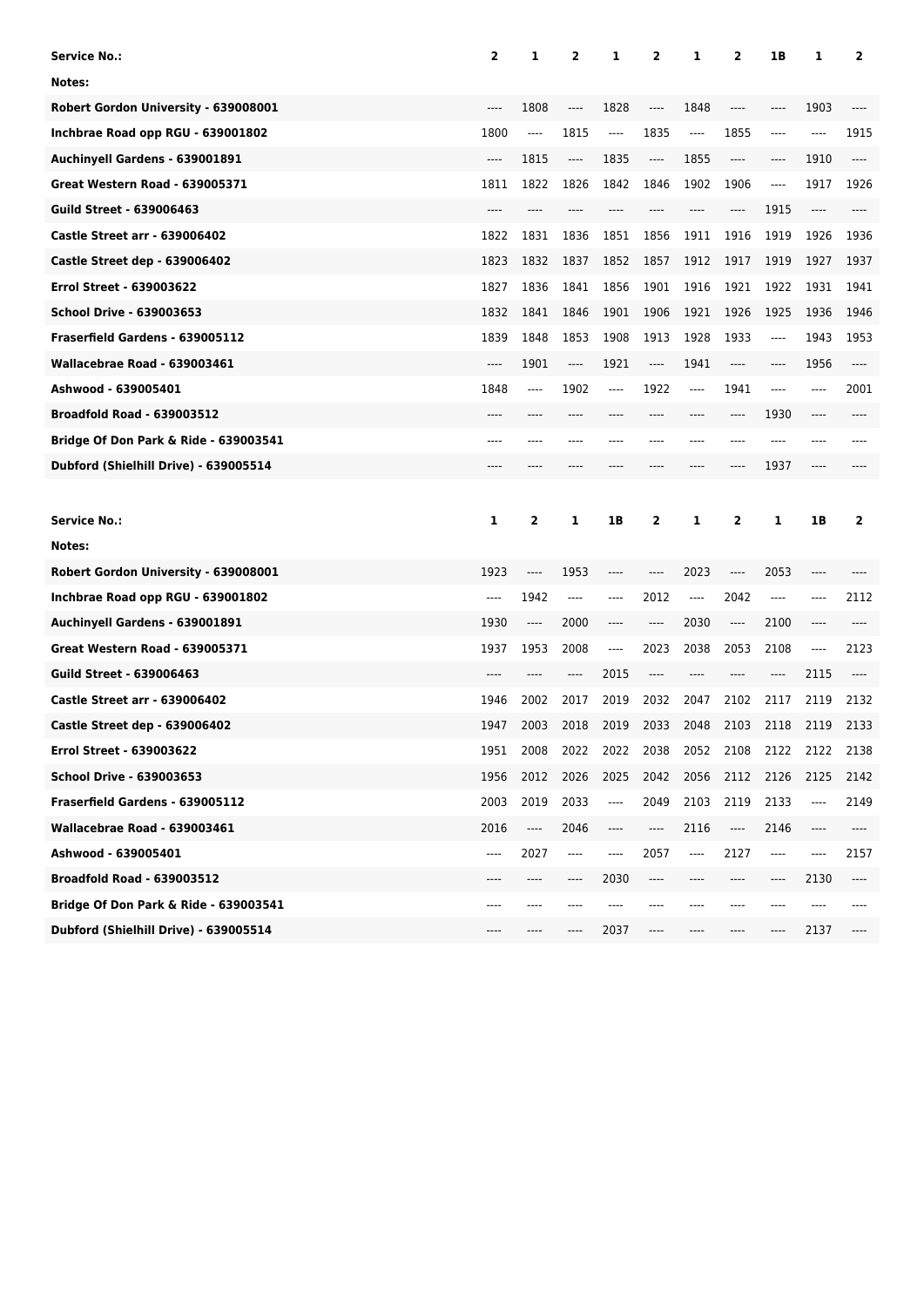| <b>Service No.:</b>                                                                                                                                                                                                                                                      |                | 1    | 2                       | 1     | 1B             | 2    | 1         | 2              | 1В    | 1     |
|--------------------------------------------------------------------------------------------------------------------------------------------------------------------------------------------------------------------------------------------------------------------------|----------------|------|-------------------------|-------|----------------|------|-----------|----------------|-------|-------|
| Notes:                                                                                                                                                                                                                                                                   |                |      |                         |       |                |      |           |                |       |       |
| Robert Gordon University - 639008001                                                                                                                                                                                                                                     | 2123           |      | ----                    | 2153  | $---$          | ---- | 2223      | ----           |       | 2307  |
| Inchbrae Road opp RGU - 639001802                                                                                                                                                                                                                                        | $---$          |      | 2142                    | $---$ | $---$          | 2212 | $---$     | 2255           | $---$ |       |
| Auchinyell Gardens - 639001891                                                                                                                                                                                                                                           | 2130           |      | ----                    | 2200  | $---$          | ---- | 2230      | ----           | ----  | 2314  |
| Great Western Road - 639005371                                                                                                                                                                                                                                           | 2138           |      | 2153                    | 2208  | ----           | 2223 | 2238      | 2306           | $---$ | 2322  |
| <b>Guild Street - 639006463</b>                                                                                                                                                                                                                                          |                |      |                         | ----  | 2215           | ---- | $---$     | ----           | 2315  | $---$ |
| <b>Castle Street arr - 639006402</b>                                                                                                                                                                                                                                     | 2147           |      | 2202                    | 2217  | 2219           | 2232 | 2247      | 2315           | 2319  | $---$ |
| Castle Street dep - 639006402                                                                                                                                                                                                                                            | 2148           |      | 2203                    | 2218  | 2219           | 2233 | 2248      | 2316           | 2319  | 2332  |
| <b>Errol Street - 639003622</b>                                                                                                                                                                                                                                          |                | 2152 | 2208                    | 2222  | 2222           | 2238 | 2252      | 2321           | 2322  | 2335  |
| <b>School Drive - 639003653</b>                                                                                                                                                                                                                                          | 2156           |      | 2212                    | 2226  | 2225           | 2242 | 2256      | 2325           | 2325  | $---$ |
| Fraserfield Gardens - 639005112                                                                                                                                                                                                                                          | 2203           |      | 2219                    | 2233  | $---$          | 2249 | 2303      | 2332           | $---$ | $---$ |
| Wallacebrae Road - 639003461                                                                                                                                                                                                                                             | 2216           |      | ----                    | 2246  | $---$          | ---- | 2316      | ----           | ----  |       |
| Ashwood - 639005401                                                                                                                                                                                                                                                      | ----           |      | 2227                    | ----  | ----           | 2257 | ----      | 2340           | ----  |       |
| <b>Broadfold Road - 639003512</b>                                                                                                                                                                                                                                        |                |      |                         | ----  | 2230           | ---- | $---$     | ----           | 2330  |       |
| Bridge Of Don Park & Ride - 639003541                                                                                                                                                                                                                                    |                |      |                         |       |                | ---- | $- - - -$ | ----           |       |       |
| Dubford (Shielhill Drive) - 639005514                                                                                                                                                                                                                                    |                |      |                         |       | 2237           | ---- | ----      |                | 2337  |       |
|                                                                                                                                                                                                                                                                          |                |      |                         |       |                |      |           |                |       |       |
| 1: Danestone - RGU Garthdee (Bridges)<br>Via Bridge Of Don-City Centre-Auchinyell<br>1B: Dubford - RGU Garthdee/Bridge Street (Bridges)<br>Via Denmore-City Centre-Bridge Of Dee<br>2: Ashwood - RGU Garthdee Road (Bridges)<br>Via Bridge Of Don-City Centre-Auchinyell |                |      |                         |       |                |      |           |                |       |       |
| <b>Bridges</b>                                                                                                                                                                                                                                                           |                |      |                         |       |                |      |           |                |       |       |
| <b>Monday to Friday</b>                                                                                                                                                                                                                                                  |                |      |                         |       |                |      |           |                |       |       |
| <b>Service No.:</b><br>Notes:                                                                                                                                                                                                                                            | $\overline{2}$ | 1    | $\overline{\mathbf{2}}$ | 1     | $\overline{2}$ | 1B   | 1         | $\overline{2}$ | 1B    | 1     |
| <b>Fairview Brae - 639007142</b>                                                                                                                                                                                                                                         |                |      |                         |       |                |      |           |                |       | 0621  |

**Guild Street - 639006463** ---- ---- ---- ---- ---- 0624 ---- ---- 0649 ----

| Wallacebrae Road - 639003461          |           |      |          |                          |      |       |       |       |      | 0623  |
|---------------------------------------|-----------|------|----------|--------------------------|------|-------|-------|-------|------|-------|
| <b>Bodachra Place - 639004942</b>     | ----      |      |          |                          |      |       |       |       |      | 0629  |
| Ashwood - 639005401                   | ----      | ---- | 0520     | $---$                    | 0550 | ----  | ----  | 0615  | ---- |       |
| North Donside Road - 639005111        | ----      | ---- | 0529     | $---$                    | 0559 | $---$ | 0614  | 0626  | ---- | 0636  |
| John Street - 639006531               | ----      |      |          |                          |      |       |       |       |      |       |
| <b>Broad Street - 639006452</b>       | $----$    | ---- |          |                          |      |       | ----  | ----  |      |       |
| Dubford (Shielhill Drive) - 639005514 | $---$     | ---- |          |                          | ---- | 0556  | $---$ | $---$ | 0621 | ----  |
| Bridge Of Don Park & Ride - 639003541 | $----$    |      |          |                          | ---- | 0605  | ----  | $---$ | 0630 | ----  |
| <b>Broadfold Road - 639003511</b>     |           |      |          |                          |      | 0607  | $---$ | $---$ | 0632 |       |
| <b>School Road - 639003662</b>        | $- - - -$ | ---- | 0536     | 0551                     | 0606 | 0613  | 0621  | 0633  | 0638 | 0643  |
| <b>Errol Street - 639003623</b>       | 0447      | 0521 | 0540     | 0555                     | 0610 | 0617  | 0626  | 0638  | 0642 | 0648  |
| <b>Castle Street arr - 639006404</b>  | ----      |      | 0544     | $\overline{\phantom{a}}$ | 0614 | 0621  | $---$ | 0643  | 0646 | $---$ |
| Castle Street dep - 639006404         | 0451      | 0525 | 0544     | 0559                     | 0614 | 0621  | 0630  | 0643  | 0646 | 0653  |
| <b>Nellfield Place - 639005362</b>    | 0459      | 0533 | 0552     | 0607                     | 0622 | $---$ | 0640  | 0653  | ---- | 0703  |
| Inchbrae Road opp RGU - 639001802     | 0509      | ---- | 0603     | ----                     | 0633 | ----  | $---$ | 0704  | ---- |       |
| Robert Gordon University - 639008001  | ----      | 0540 | $\cdots$ | 0615                     | ---- | ----  | 0647  | $---$ | ---- | 0711  |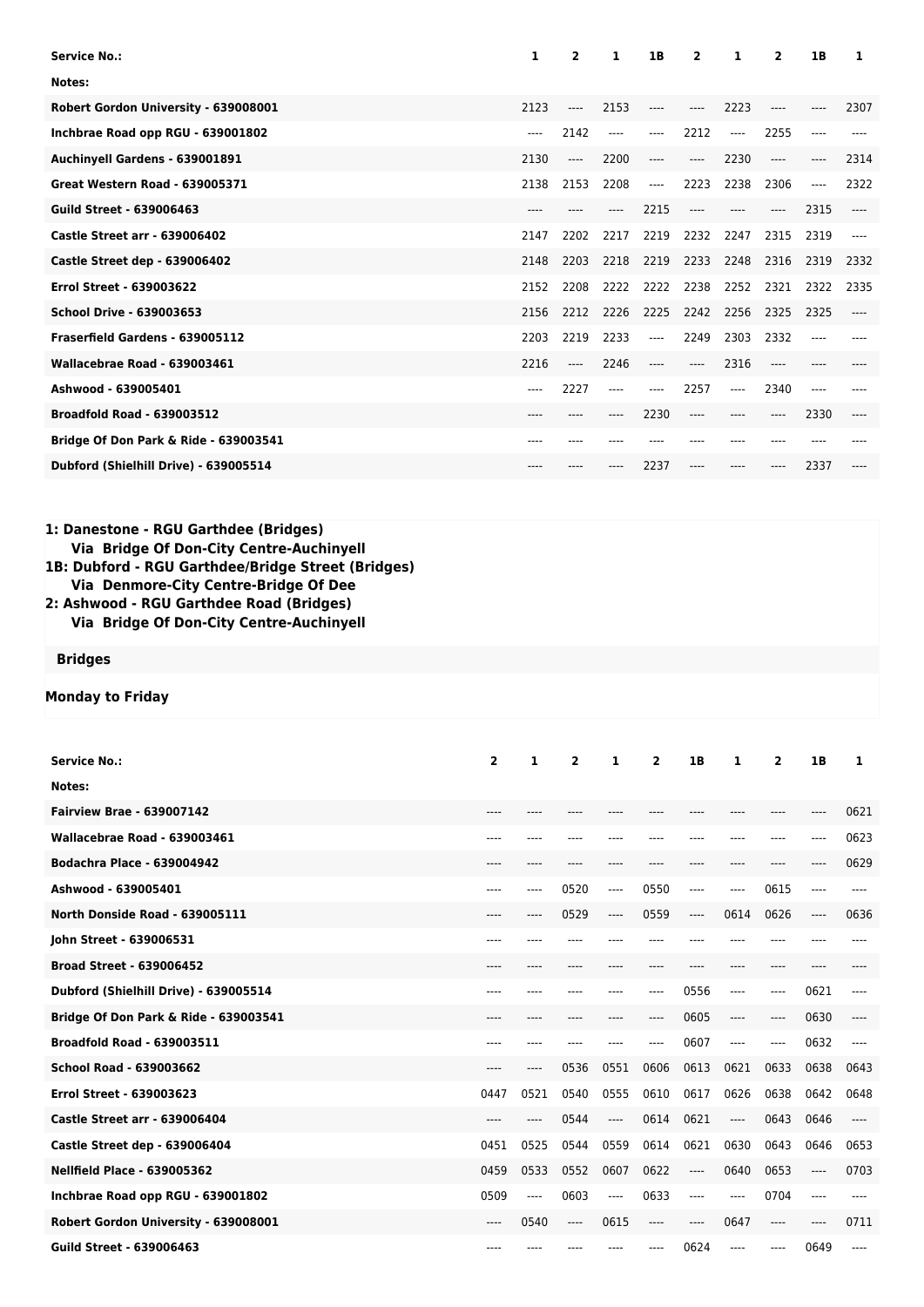| <b>Service No.:</b>                              | 2            | 1    | $\overline{2}$                | 1B   | 1    | 2       | 1       | $\overline{2}$ | 1    | 1B       |
|--------------------------------------------------|--------------|------|-------------------------------|------|------|---------|---------|----------------|------|----------|
| Notes:                                           |              |      |                               |      |      |         |         |                |      |          |
| <b>Fairview Brae - 639007142</b>                 | ----         | 0637 | ----                          | ---- | 0649 | ----    | 0702    | ----           |      |          |
| Wallacebrae Road - 639003461                     | ----         | 0639 | $-----$                       | ---- | 0651 | $-----$ | 0704    | ----           | 0719 |          |
| <b>Bodachra Place - 639004942</b>                | ----         | 0646 | $\hspace{1.5cm} \textbf{---}$ | ---- | 0658 | ----    | 0711    | ----           | 0726 |          |
| Ashwood - 639005401                              | 0635         | ---- | ----                          | ---- | ---- | 0700    | ----    | 0715           | ---- |          |
| North Donside Road - 639005111                   | 0646         | 0654 | 0700                          | ---- | 0706 | 0711    | 0719    | 0726           | 0734 |          |
| John Street - 639006531                          | ----         |      |                               |      |      |         | ----    |                | ---- |          |
| <b>Broad Street - 639006452</b>                  |              |      |                               | ---- |      |         |         |                | ---- |          |
| Dubford (Shielhill Drive) - 639005514            | ----         |      |                               | 0651 |      |         |         | ----           | ---- | 0727     |
| Bridge Of Don Park & Ride - 639003541            |              |      |                               | 0700 |      |         |         |                | ---- | 0736     |
| <b>Broadfold Road - 639003511</b>                | ----         | ---- | ----                          | 0702 | ---- |         |         |                | ---- | 0738     |
| <b>School Road - 639003662</b>                   | 0653         | 0701 | 0707                          | 0708 | 0713 | 0718    | 0726    | 0733           | 0741 | 0744     |
| <b>Errol Street - 639003623</b>                  | 0658         | 0706 | 0712                          | 0712 | 0718 | 0723    | 0731    | 0738           | 0746 | 0748     |
| <b>Castle Street arr - 639006404</b>             | 0703         | ---- | 0717                          | 0716 | ---- | 0729    | ----    | 0744           | 0751 | 0752     |
| Castle Street dep - 639006404                    | 0703         | 0711 | 0717                          | 0716 | 0723 | 0729    | 0736    | 0745           | 0752 | 0752     |
| <b>Nellfield Place - 639005362</b>               | 0713         | 0724 | 0729                          | ---- | 0736 | 0741    | 0749    | 0757           | 0805 | ----     |
| Inchbrae Road opp RGU - 639001802                | 0724         | ---- | 0740                          | ---- | ---- | 0752    | $-----$ | 0808           | ---- |          |
| Robert Gordon University - 639008001             | ----         | 0732 | $\cdots$                      | ---- | 0744 | $-----$ | 0757    | ----           | 0813 |          |
| <b>Guild Street - 639006463</b>                  |              |      |                               | 0719 |      |         |         |                |      | 0756     |
|                                                  |              |      |                               |      |      |         |         |                |      |          |
|                                                  |              |      |                               |      |      |         |         |                |      |          |
| <b>Service No.:</b>                              | $\mathbf{2}$ | 1    | 2                             | 1    | 1B   | 2       | 1B      | 1              | 2    | 1        |
| Notes:                                           |              |      |                               |      |      |         |         |                |      |          |
| <b>Fairview Brae - 639007142</b>                 | ----         | 0732 | $---$                         | ---- |      |         | ----    | ----           | ---- | 0818     |
| Wallacebrae Road - 639003461                     | ----         | 0734 | $\cdots$                      | 0749 | ---- | $---$   | $-----$ | 0805           | ---- | 0820     |
| <b>Bodachra Place - 639004942</b>                | ----         | 0741 | ----                          | 0756 | ---- | $---$   | ----    | 0812           | ---- | 0827     |
| Ashwood - 639005401                              | 0730         | ---- | 0745                          | ---- | ---- | 0800    | ----    | ----           | 0815 | ----     |
| North Donside Road - 639005111                   | 0741         | 0749 | 0756                          | 0803 | ---- | 0811    | ----    | 0819           | 0826 | 0834     |
| John Street - 639006531                          | ----         | ---- | ----                          | ---- | 0815 | ----    | ----    | ----           |      |          |
| <b>Broad Street - 639006452</b>                  | ----         | ---- | ----                          | ---- | 0821 | $---$   | ----    | ----           | ---- | ----     |
| Dubford (Shielhill Drive) - 639005514            | ----         | ---- | ----                          | ---- | ---- | ----    | 0804    | ----           | ---- |          |
| <b>Bridge Of Don Park &amp; Ride - 639003541</b> | ----         | ---- | $-----$                       | ---- | ---- | ----    | 0813    | ----           | ---- |          |
| <b>Broadfold Road - 639003511</b>                | ----         | ---- | ----                          | ---- | ---- | ----    | 0815    | ----           | ---- |          |
| School Road - 639003662                          | 0748         | 0756 | 0803                          | 0810 | ---- | 0818    | 0822    | 0826           | 0833 | 0841     |
| Errol Street - 639003623                         | 0753         | 0801 | 0808                          | 0815 | ---- | 0823    | 0827    | 0831           | 0838 | 0846     |
| <b>Castle Street arr - 639006404</b>             | 0759         | ---- | 0814                          | 0820 | ---- | 0829    | 0833    | 0836           | 0844 | ----     |
| Castle Street dep - 639006404                    | 0800         | 0807 | 0815                          | 0821 | ---- | 0830    | 0834    | 0837           | 0845 | 0851     |
| <b>Nellfield Place - 639005362</b>               | 0813         | 0820 | 0828                          | 0834 | 0834 | 0843    | ----    | 0850           | 0858 | 0904     |
| Inchbrae Road opp RGU - 639001802                | 0824         | ---- | 0839                          | ---- | ---- | 0854    | ----    | ----           | 0909 | $\cdots$ |
| Robert Gordon University - 639008001             | ----         | 0828 | ----                          | 0842 | 0846 | ----    | ----    | 0858           | ---- | 0912     |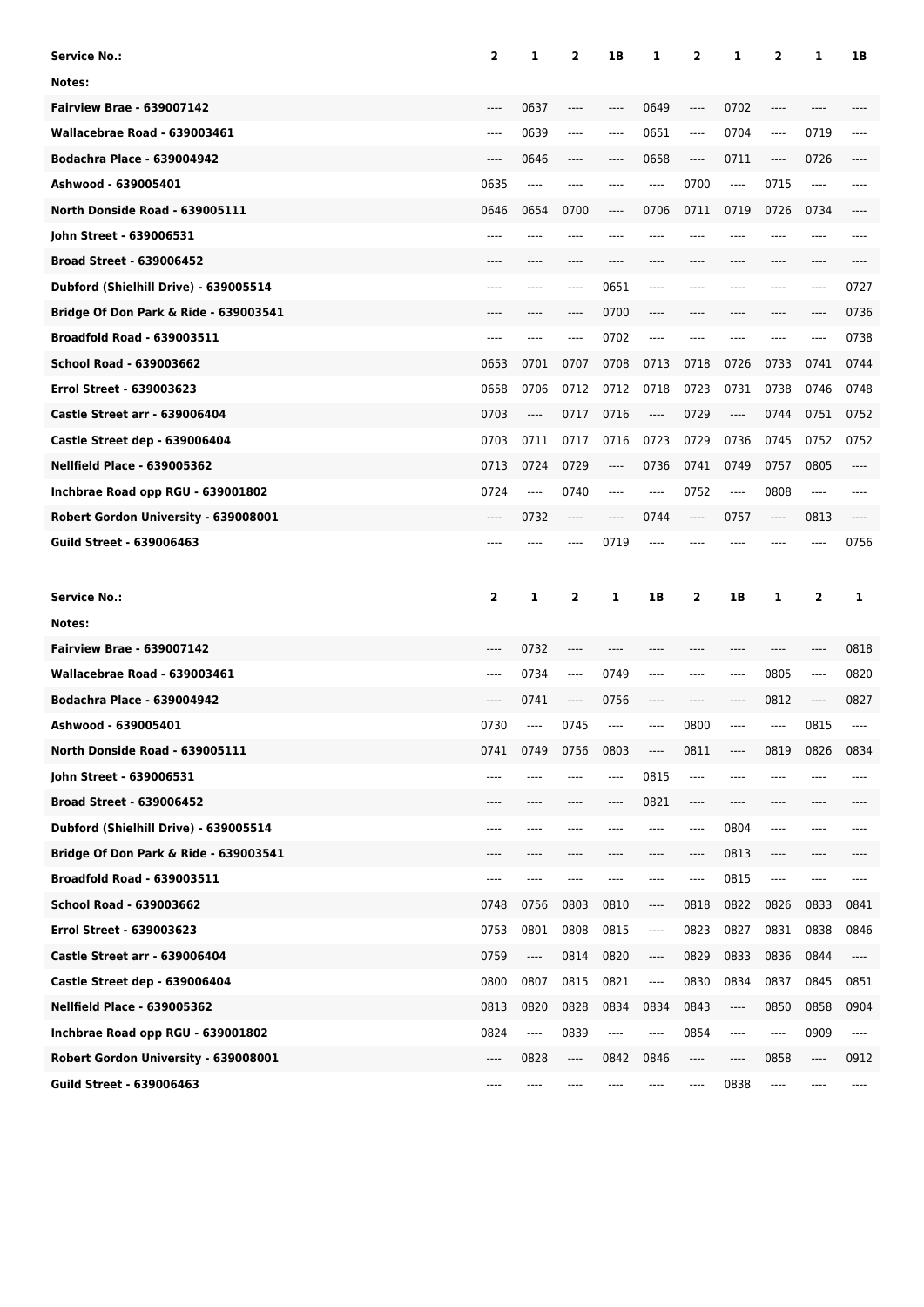| <b>Service No.:</b>                   | $\overline{\mathbf{2}}$ | 1B                              | 1                             | 2        | 1            | 2       | 1B      | 1            | 2    | 1        |
|---------------------------------------|-------------------------|---------------------------------|-------------------------------|----------|--------------|---------|---------|--------------|------|----------|
| Notes:                                |                         |                                 |                               |          |              |         |         |              |      |          |
| <b>Fairview Brae - 639007142</b>      |                         |                                 |                               | ----     |              |         | ----    |              | ---- |          |
| Wallacebrae Road - 639003461          | ----                    | ----                            | 0835                          | $\cdots$ | 0850         | $-----$ | $-----$ | 0905         | ---- | 0920     |
| <b>Bodachra Place - 639004942</b>     | $---$                   | ----                            | 0842                          | ----     | 0857         | $-----$ | ----    | 0912         | ---- | 0927     |
| Ashwood - 639005401                   | 0830                    | ----                            | $---$                         | 0845     | $-----$      | 0900    | $-----$ | ----         | 0915 | $---$    |
| North Donside Road - 639005111        | 0841                    | ----                            | 0849                          | 0856     | 0904         | 0911    | ----    | 0919         | 0926 | 0934     |
| John Street - 639006531               | $---$                   | ----                            | ----                          | ----     | ----         | $---$   | ----    | ----         | ---- | ----     |
| <b>Broad Street - 639006452</b>       | $---$                   | ----                            | $---$                         | ----     | ----         | $---$   | $---$   | ----         | ---- |          |
| Dubford (Shielhill Drive) - 639005514 | $---$                   | 0835                            | $---$                         | ----     | ----         | $---$   | 0905    | ----         | ---- |          |
| Bridge Of Don Park & Ride - 639003541 | $---$                   | 0844                            | $---$                         | ----     | ----         | ----    | 0914    | ----         | ---- |          |
| <b>Broadfold Road - 639003511</b>     | ----                    | 0846                            | $\hspace{1.5cm} \textbf{---}$ | ----     | ----         | $---$   | 0916    | ----         | ---- |          |
| School Road - 639003662               | 0848                    | 0853                            | 0856                          | 0903     | 0911         | 0918    | 0922    | 0926         | 0933 | 0941     |
| <b>Errol Street - 639003623</b>       | 0853                    | 0858                            | 0901                          | 0908     | 0916         | 0923    | 0927    | 0931         | 0938 | 0946     |
| <b>Castle Street arr - 639006404</b>  | 0859                    | 0904                            | 0906                          | 0914     | 0921         | 0929    | 0933    | 0936         | 0944 | 0951     |
| Castle Street dep - 639006404         | 0900                    | 0905                            | 0907                          | 0915     | 0922         | 0930    | 0934    | 0937         | 0945 | 0952     |
| <b>Nellfield Place - 639005362</b>    | 0913                    | ----                            | 0920                          | 0928     | 0935         | 0943    | ----    | 0950         | 0958 | 1005     |
| Inchbrae Road opp RGU - 639001802     | 0924                    | ----                            | $---$                         | 0939     | ----         | 0954    | $-----$ | ----         | 1009 | $---$    |
| Robert Gordon University - 639008001  | $---$                   | ----                            | 0928                          | ----     | 0943         | $-----$ | $---$   | 0958         | ---- | 1013     |
| <b>Guild Street - 639006463</b>       | $---$                   | 0909                            | $---$                         |          |              | ----    | 0938    | ----         | ---- |          |
|                                       |                         |                                 |                               |          |              |         |         |              |      |          |
|                                       |                         |                                 |                               |          |              |         |         |              |      |          |
| <b>Service No.:</b>                   | $\mathbf{2}$            | 1B                              | 1                             | 2        | 1            | 2       | 1B      | 1            | 2    | 1        |
| Notes:                                |                         |                                 |                               |          |              |         |         |              |      |          |
| <b>Fairview Brae - 639007142</b>      |                         |                                 |                               | ----     |              |         |         |              | ---- |          |
| Wallacebrae Road - 639003461          |                         | ----                            |                               | ----     |              | ----    | ----    |              | ---- |          |
| <b>Bodachra Place - 639004942</b>     | ----                    | ----                            | 0935                          | ----     | 0950<br>0957 | ----    | ----    | 1005         | ---- | 1020     |
| Ashwood - 639005401                   |                         |                                 | 0942<br>----                  |          | ----         |         | ----    | 1012<br>---- |      | 1027     |
|                                       | 0930                    |                                 |                               | 0945     |              | 1000    |         |              | 1015 |          |
| North Donside Road - 639005111        | 0941                    | ----                            | 0949                          | 0956     | 1004         | 1011    | ----    | 1019         | 1026 | 1034     |
| John Street - 639006531               | ----                    |                                 |                               |          |              |         |         |              |      |          |
| <b>Broad Street - 639006452</b>       | ----                    | ----                            |                               | ----     |              | ----    | ----    | ----         | ---- |          |
| Dubford (Shielhill Drive) - 639005514 | ----                    | 0935                            | $\hspace{1.5cm} \textbf{---}$ | ----     |              | ----    | 1005    | ----         | ---- |          |
| Bridge Of Don Park & Ride - 639003541 | ----                    | 0944                            | ----                          | ----     |              | ----    | 1014    | ----         | ---- |          |
| <b>Broadfold Road - 639003511</b>     | ----                    | 0946                            | ----                          | ----     |              | ----    | 1016    | ----         | ---- |          |
| School Road - 639003662               | 0948                    | 0952                            | 0956                          | 1003     | 1011         | 1018    | 1022    | 1026         | 1033 | 1041     |
| Errol Street - 639003623              | 0953                    | 0957                            | 1001                          | 1008     | 1016         | 1023    | 1027    | 1031         | 1038 | 1046     |
| <b>Castle Street arr - 639006404</b>  | 0959                    | 1003                            | 1006                          | 1014     | 1021         | 1029    | 1032    | 1036         | 1044 | 1051     |
| Castle Street dep - 639006404         | 1000                    | 1004                            | 1007                          | 1015     | 1022         | 1030    | 1033    | 1037         | 1045 | 1052     |
| <b>Nellfield Place - 639005362</b>    | 1013                    | $\hspace{0.015cm} \textbf{---}$ | 1020                          | 1028     | 1035         | 1043    | ----    | 1050         | 1058 | 1105     |
| Inchbrae Road opp RGU - 639001802     | 1024                    | ----                            | ----                          | 1039     | ----         | 1054    | ----    | ----         | 1109 | $\cdots$ |
| Robert Gordon University - 639008001  | ----                    | ----                            | 1028                          | ----     | 1043         | ----    | ----    | 1058         | ---- | 1113     |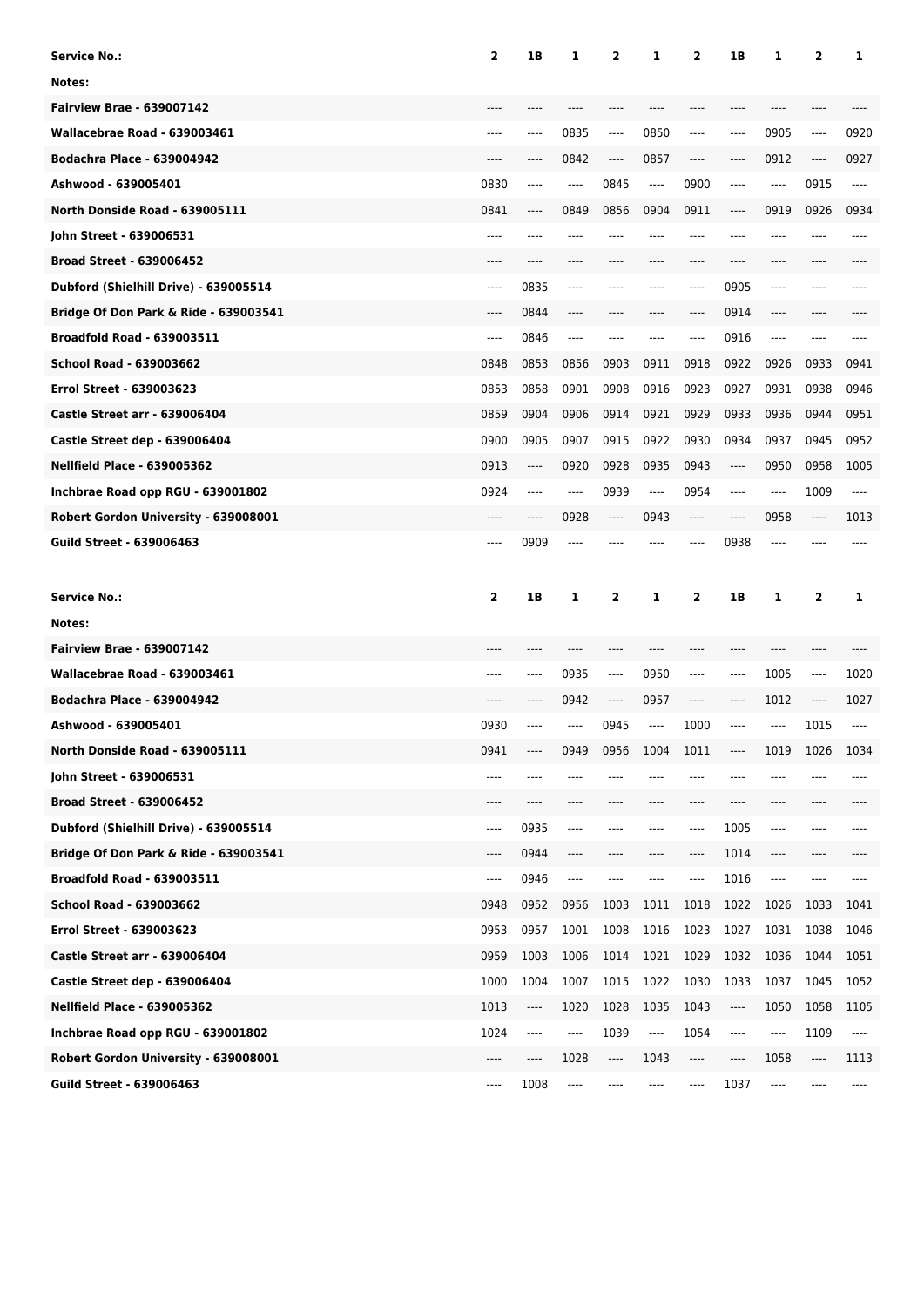| <b>Service No.:</b>                                                       | $\overline{\mathbf{2}}$ | 1B           | 1                             | 2            | 1            | 2                                     | 1B           | 1                                     | 2                             | 1            |
|---------------------------------------------------------------------------|-------------------------|--------------|-------------------------------|--------------|--------------|---------------------------------------|--------------|---------------------------------------|-------------------------------|--------------|
| Notes:                                                                    |                         |              |                               |              |              |                                       |              |                                       |                               |              |
| <b>Fairview Brae - 639007142</b>                                          |                         |              |                               |              |              |                                       | ----         |                                       |                               |              |
| Wallacebrae Road - 639003461                                              | ----                    | ----         | 1035                          | ----         | 1050         | $\cdots$                              | ----         | 1105                                  | ----                          | 1120         |
| <b>Bodachra Place - 639004942</b>                                         | $---$                   | ----         | 1042                          | $\cdots$     | 1057         | $\hspace{1.5cm} \textbf{---}$         | ----         | 1112                                  | $---$                         | 1127         |
| Ashwood - 639005401                                                       | 1030                    | ----         | $---$                         | 1045         | $\cdots$     | 1100                                  | $-----$      | ----                                  | 1115                          | ----         |
| North Donside Road - 639005111                                            | 1041                    | ----         | 1049                          | 1056         | 1104         | 1111                                  | ----         | 1119                                  | 1126                          | 1134         |
| John Street - 639006531                                                   | ----                    | ----         | ----                          | ----         | ----         | $---$                                 | $---$        |                                       | ----                          | ----         |
| <b>Broad Street - 639006452</b>                                           | $---$                   | ----         | $---$                         | ----         | ----         | $---$                                 | $---$        | ----                                  | ----                          |              |
| Dubford (Shielhill Drive) - 639005514                                     | $---$                   | 1035         | $---$                         | ----         | ----         | $---$                                 | 1105         | ----                                  | ----                          |              |
| Bridge Of Don Park & Ride - 639003541                                     | $---$                   | 1044         | $---$                         | ----         | ----         | $-----$                               | 1114         | ----                                  | ----                          |              |
| <b>Broadfold Road - 639003511</b>                                         | ----                    | 1046         | $\hspace{1.5cm} \textbf{---}$ | ----         | ----         | $-----$                               | 1116         | ----                                  | $---$                         |              |
| <b>School Road - 639003662</b>                                            | 1048                    | 1052         | 1056                          | 1103         | 1111         | 1118                                  | 1122         | 1126                                  | 1133                          | 1141         |
| <b>Errol Street - 639003623</b>                                           | 1053                    | 1057         | 1101                          | 1108         | 1116         | 1123                                  | 1127         | 1131                                  | 1138                          | 1146         |
| <b>Castle Street arr - 639006404</b>                                      | 1059                    | 1102         | 1106                          | 1114         | 1121         | 1129                                  | 1132         | 1136                                  | 1144                          | 1151         |
| Castle Street dep - 639006404                                             | 1100                    | 1103         | 1107                          | 1115         | 1122         | 1130                                  | 1133         | 1137                                  | 1145                          | 1152         |
| <b>Nellfield Place - 639005362</b>                                        | 1113                    | ----         | 1120                          | 1128         | 1135         | 1143                                  | ----         | 1150                                  | 1158                          | 1205         |
| Inchbrae Road opp RGU - 639001802                                         | 1124                    | ----         | $---$                         | 1139         | $---$        | 1154                                  | $-----$      | ----                                  | 1209                          | ----         |
| Robert Gordon University - 639008001                                      | $---$                   | ----         | 1128                          | ----         | 1143         | $---$                                 | $---$        | 1158                                  | $\hspace{1.5cm} \textbf{---}$ | 1213         |
| <b>Guild Street - 639006463</b>                                           | $---$                   | 1107         | $---$                         |              |              | $---$                                 | 1137         | $---$                                 |                               |              |
|                                                                           |                         |              |                               |              |              |                                       |              |                                       |                               |              |
|                                                                           |                         |              |                               |              |              |                                       |              |                                       |                               |              |
| <b>Service No.:</b>                                                       | $\mathbf{2}$            | 1B           | 1                             | 2            | 1            | 2                                     | 1B           | 1                                     | 2                             | 1            |
| Notes:                                                                    |                         |              |                               |              |              |                                       |              |                                       |                               |              |
| <b>Fairview Brae - 639007142</b>                                          |                         |              |                               |              |              |                                       |              |                                       |                               |              |
| Wallacebrae Road - 639003461                                              |                         | ----         | 1135                          | ----         | 1150         | $---$                                 | ----         | 1205                                  | ----                          | 1220         |
| <b>Bodachra Place - 639004942</b>                                         | ----                    | ----         | 1142                          | ----         | 1157         | $\hspace{1.5cm} \textbf{---}$         | $-----$      | 1212                                  | ----                          | 1227         |
| Ashwood - 639005401                                                       | 1130                    | ----         | ----                          | 1145         | $---$        | 1200                                  | ----         | ----                                  | 1215                          |              |
| North Donside Road - 639005111                                            | 1141                    | ----         | 1149                          | 1156         | 1204         | 1211                                  | ----         | 1219                                  | 1226                          | 1234         |
| John Street - 639006531                                                   | ----                    |              |                               |              |              |                                       |              |                                       |                               |              |
| <b>Broad Street - 639006452</b>                                           | ----                    | ----         |                               |              | ----         | $---$                                 | ----         | ----                                  |                               |              |
| Dubford (Shielhill Drive) - 639005514                                     | ----                    | 1135         | $\hspace{1.5cm} \textbf{---}$ | ----         | ----         | ----                                  | 1205         | ----                                  | ----                          |              |
| Bridge Of Don Park & Ride - 639003541                                     | ----                    | 1144         | ----                          |              |              | $\hspace{1.5cm} \textbf{---}$         | 1214         | ----                                  |                               |              |
| <b>Broadfold Road - 639003511</b>                                         | ----                    | 1146         | ----                          |              |              | ----                                  | 1216         | ----                                  |                               |              |
| School Road - 639003662                                                   | 1148                    | 1152         | 1156                          | 1203         | 1211         | 1218                                  | 1222         | 1226                                  | 1233                          | 1241         |
| Errol Street - 639003623                                                  | 1153                    | 1157         | 1201                          | 1208         | 1216         | 1223                                  | 1227         | 1231                                  | 1238                          | 1246         |
| <b>Castle Street arr - 639006404</b>                                      | 1159                    | 1202         | 1206                          | 1214         | 1221         | 1229                                  | 1232         | 1236                                  | 1244                          | 1251         |
| Castle Street dep - 639006404                                             | 1200                    | 1203         | 1207                          | 1215         | 1222         | 1230                                  | 1233         | 1237                                  | 1245                          | 1252         |
| <b>Nellfield Place - 639005362</b>                                        | 1213                    | ----         | 1220                          | 1228         | 1235         | 1243                                  | ----         | 1250                                  | 1258                          | 1305         |
| Inchbrae Road opp RGU - 639001802<br>Robert Gordon University - 639008001 | 1224<br>----            | ----<br>---- | ----<br>1228                  | 1239<br>---- | ----<br>1243 | 1254<br>$\hspace{1.5cm} \textbf{---}$ | ----<br>---- | $\hspace{1.5cm} \textbf{---}$<br>1258 | 1309<br>----                  | ----<br>1313 |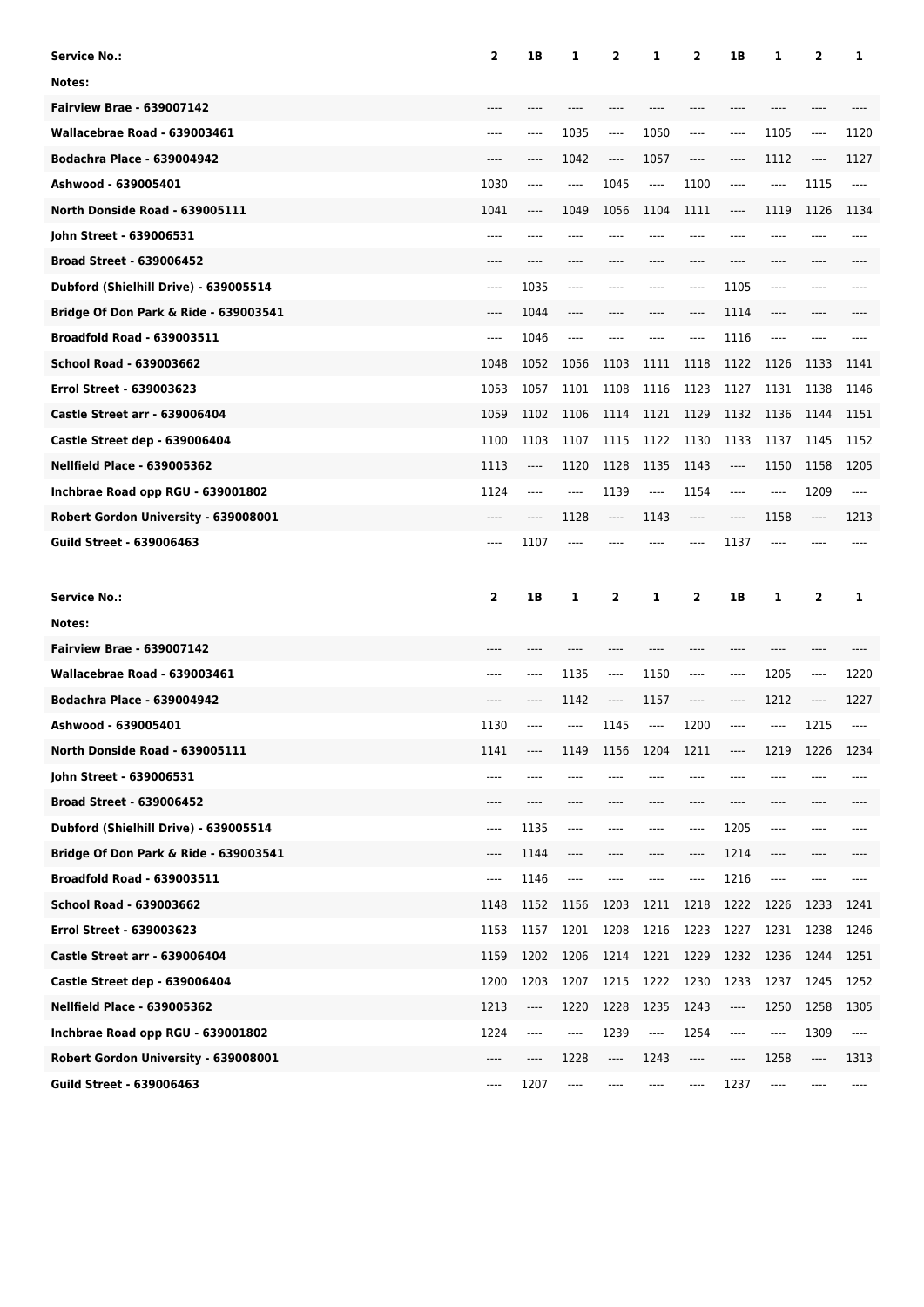| <b>Service No.:</b>                                                     | $\mathbf{2}$ | 1B           | 1                                     | 2            | 1            | 2                             | 1B           | 1                                     | 2            | 1                             |
|-------------------------------------------------------------------------|--------------|--------------|---------------------------------------|--------------|--------------|-------------------------------|--------------|---------------------------------------|--------------|-------------------------------|
| Notes:                                                                  |              |              |                                       |              |              |                               |              |                                       |              |                               |
| <b>Fairview Brae - 639007142</b>                                        |              |              |                                       |              |              |                               |              |                                       |              |                               |
| Wallacebrae Road - 639003461                                            | ----         | ----         | 1235                                  | $\cdots$     | 1250         | $-----$                       | ----         | 1305                                  | ----         | 1320                          |
| <b>Bodachra Place - 639004942</b>                                       | $---$        | ----         | 1242                                  | $\cdots$     | 1257         | $\hspace{1.5cm} \textbf{---}$ | ----         | 1312                                  | $\cdots$     | 1327                          |
| Ashwood - 639005401                                                     | 1230         | ----         | $---$                                 | 1245         | ----         | 1300                          | ----         | $-----$                               | 1315         | $---$                         |
| North Donside Road - 639005111                                          | 1241         | ----         | 1249                                  | 1256         | 1304         | 1311                          | ----         | 1319                                  | 1326         | 1334                          |
| John Street - 639006531                                                 | ----         | ----         | ----                                  | ----         | ----         | $---$                         | ----         |                                       | ----         | ----                          |
| <b>Broad Street - 639006452</b>                                         | $---$        | ----         | $---$                                 | ----         | ----         | $---$                         | ----         | ----                                  | ----         |                               |
| Dubford (Shielhill Drive) - 639005514                                   | $---$        | 1235         | $---$                                 | ----         | ----         | $---$                         | 1305         | ----                                  | ----         |                               |
| Bridge Of Don Park & Ride - 639003541                                   | $---$        | 1244         | $---$                                 | ----         | ----         | ----                          | 1314         | ----                                  | ----         |                               |
| <b>Broadfold Road - 639003511</b>                                       | ----         | 1246         | $\cdots$                              | ----         |              | $---$                         | 1316         | ----                                  | ----         |                               |
| School Road - 639003662                                                 | 1248         | 1252         | 1256                                  | 1303         | 1311         | 1318                          | 1322         | 1326                                  | 1333         | 1341                          |
| <b>Errol Street - 639003623</b>                                         | 1253         | 1257         | 1301                                  | 1308         | 1316         | 1323                          | 1327         | 1331                                  | 1338         | 1346                          |
| <b>Castle Street arr - 639006404</b>                                    | 1259         | 1302         | 1306                                  | 1314         | 1321         | 1329                          | 1332         | 1336                                  | 1344         | 1351                          |
| Castle Street dep - 639006404                                           | 1300         | 1303         | 1307                                  | 1315         | 1322         | 1330                          | 1333         | 1337                                  | 1345         | 1352                          |
| <b>Nellfield Place - 639005362</b>                                      | 1313         | ----         | 1320                                  | 1328         | 1335         | 1343                          | ----         | 1350                                  | 1358         | 1405                          |
| Inchbrae Road opp RGU - 639001802                                       | 1324         | ----         | $---$                                 | 1339         | ----         | 1354                          | ----         | ----                                  | 1409         | $---$                         |
| Robert Gordon University - 639008001                                    | $---$        | ----         | 1328                                  | ----         | 1343         | $---$                         | $---$        | 1358                                  | ----         | 1413                          |
| <b>Guild Street - 639006463</b>                                         | $---$        | 1307         | $---$                                 |              |              | $---$                         | 1337         | ----                                  |              |                               |
|                                                                         |              |              |                                       |              |              |                               |              |                                       |              |                               |
|                                                                         |              |              |                                       |              |              |                               |              |                                       |              |                               |
| <b>Service No.:</b>                                                     | $\mathbf{2}$ | 1B           | 1                                     | 2            | 1            | 2                             | 1B           | 1                                     | 2            | 1                             |
| Notes:                                                                  |              |              |                                       |              |              |                               |              |                                       |              |                               |
| <b>Fairview Brae - 639007142</b>                                        |              |              |                                       |              |              |                               |              |                                       |              |                               |
| Wallacebrae Road - 639003461                                            |              | ----         | 1335                                  | ----         | 1350         | ----                          | ----         | 1405                                  | ----         | 1420                          |
| <b>Bodachra Place - 639004942</b>                                       | ----         | ----         | 1342                                  | ----         | 1357         | ----                          | ----         | 1412                                  | ----         | 1427                          |
| Ashwood - 639005401                                                     | 1330         | ----         | ----                                  | 1345         | $---$        | 1400                          | ----         | ----                                  | 1415         |                               |
| North Donside Road - 639005111                                          | 1341         |              | 1349                                  | 1356         | 1404         | 1411                          | ----         | 1419                                  | 1426         | 1434                          |
| John Street - 639006531                                                 | ----         | ----         |                                       |              |              |                               |              |                                       |              |                               |
| <b>Broad Street - 639006452</b>                                         | ----         | ----         |                                       | ----         |              | ----                          | ----         | ----                                  |              |                               |
| Dubford (Shielhill Drive) - 639005514                                   | ----         | 1335         | $\hspace{1.5cm} \textbf{---}$         | ----         |              | ----                          | 1405         | ----                                  | ----         |                               |
| Bridge Of Don Park & Ride - 639003541                                   | ----         | 1344         | ----                                  | ----         |              | ----                          | 1414         | ----                                  | ----         |                               |
| <b>Broadfold Road - 639003511</b>                                       | ----         | 1346         | ----                                  | ----         |              | ----                          | 1416         | ----                                  | ----         |                               |
| School Road - 639003662                                                 |              |              |                                       |              |              |                               |              |                                       |              |                               |
|                                                                         | 1348         | 1352         | 1356                                  | 1403         | 1411         | 1418                          | 1422         | 1426                                  | 1433         | 1441                          |
| Errol Street - 639003623                                                | 1353         | 1357         | 1401                                  | 1408         | 1416         | 1423                          | 1427         | 1431                                  | 1438         | 1446                          |
| <b>Castle Street arr - 639006404</b>                                    | 1359         | 1402         | 1406                                  | 1414         | 1421         | 1429                          | 1432         | 1436                                  | 1444         | 1451                          |
| Castle Street dep - 639006404                                           | 1400         | 1403<br>---- | 1407                                  | 1415         | 1422         | 1430                          | 1433<br>---- | 1437                                  | 1445         | 1452                          |
| <b>Nellfield Place - 639005362</b>                                      | 1413         |              | 1420                                  | 1428         | 1435         | 1443                          |              | 1450                                  | 1458         | 1505                          |
| Inchbrae Road opp RGU - 639001802                                       | 1424<br>---- | ----         | ----                                  | 1439         | ----         | 1454                          | ----         | ----                                  | 1509<br>---- | $\hspace{1.5cm} \textbf{---}$ |
| Robert Gordon University - 639008001<br><b>Guild Street - 639006463</b> | ----         | ----<br>1407 | 1428<br>$\hspace{1.5cm} \textbf{---}$ | ----<br>---- | 1443<br>---- | ----<br>----                  | ----<br>1437 | 1458<br>$\hspace{1.5cm} \textbf{---}$ | ----         | 1513<br>----                  |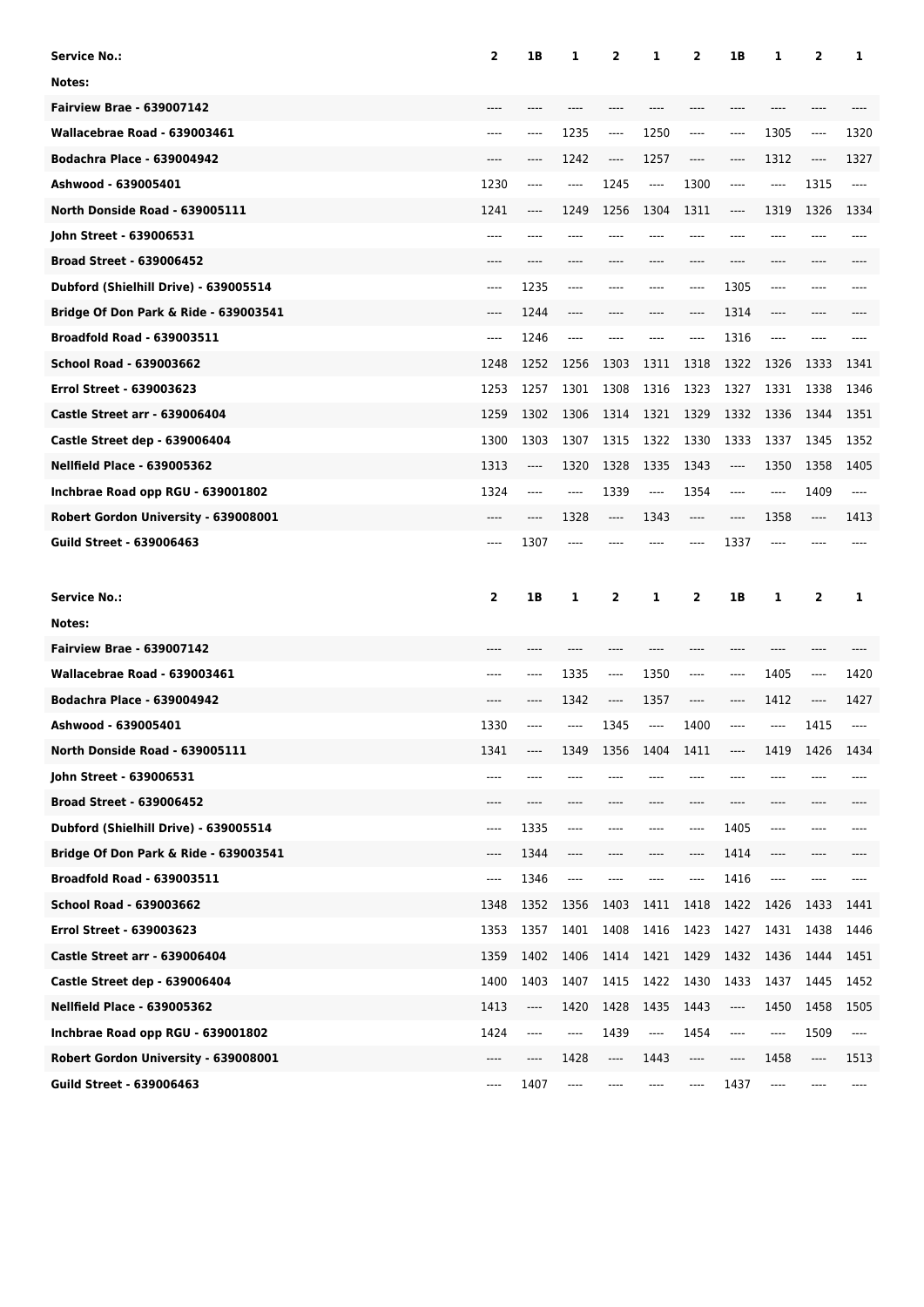| <b>Service No.:</b>                                                     | $\mathbf{2}$ | 1B                                           | 1                             | 2        | 1     | 2                             | 1B    | 1    | 2        | 1     |
|-------------------------------------------------------------------------|--------------|----------------------------------------------|-------------------------------|----------|-------|-------------------------------|-------|------|----------|-------|
| Notes:                                                                  |              |                                              |                               |          |       |                               |       |      |          |       |
| <b>Fairview Brae - 639007142</b>                                        |              |                                              |                               |          |       |                               |       |      |          |       |
| Wallacebrae Road - 639003461                                            | ----         | ----                                         | 1435                          | $\cdots$ | 1450  | $-----$                       | ----  | 1505 | ----     | 1520  |
| <b>Bodachra Place - 639004942</b>                                       | $---$        | ----                                         | 1442                          | ----     | 1457  | $\hspace{1.5cm} \textbf{---}$ | ----  | 1514 | $\cdots$ | 1529  |
| Ashwood - 639005401                                                     | 1430         | ----                                         | $-----$                       | 1445     | ----  | 1500                          | ----  | ---- | 1515     | $---$ |
| North Donside Road - 639005111                                          | 1441         | ----                                         | 1449                          | 1456     | 1504  | 1511                          | ----  | 1521 | 1526     | 1536  |
| John Street - 639006531                                                 | ----         | ----                                         | ----                          | ----     | ----  | $---$                         | ----  |      | ----     | ----  |
| <b>Broad Street - 639006452</b>                                         | $---$        | ----                                         | $---$                         | ----     | ----  | $---$                         | ----  | ---- | ----     |       |
| Dubford (Shielhill Drive) - 639005514                                   | $---$        | 1435                                         | $---$                         | ----     | ----  | $---$                         | 1505  | ---- | ----     |       |
| Bridge Of Don Park & Ride - 639003541                                   | $---$        | 1444                                         | $---$                         | ----     | ----  | ----                          | 1514  | ---- | ----     |       |
| <b>Broadfold Road - 639003511</b>                                       | ----         | 1446                                         | $-----$                       | ----     |       | $---$                         | 1516  | ---- | ----     |       |
| School Road - 639003662                                                 | 1448         | 1453                                         | 1456                          | 1503     | 1511  | 1518                          | 1523  | 1528 | 1533     | 1543  |
| <b>Errol Street - 639003623</b>                                         | 1453         | 1459                                         | 1501                          | 1508     | 1516  | 1523                          | 1528  | 1533 | 1538     | 1548  |
| <b>Castle Street arr - 639006404</b>                                    | 1459         | 1504                                         | 1507                          | 1514     | 1522  | 1529                          | 1533  | 1539 | 1544     | 1554  |
| Castle Street dep - 639006404                                           | 1500         | 1505                                         | 1508                          | 1515     | 1523  | 1530                          | 1534  | 1540 | 1545     | 1555  |
| <b>Nellfield Place - 639005362</b>                                      | 1513         | ----                                         | 1521                          | 1528     | 1536  | 1543                          | ----  | 1553 | 1558     | 1608  |
| Inchbrae Road opp RGU - 639001802                                       | 1524         | ----                                         | $---$                         | 1539     | ----  | 1554                          | ----  | ---- | 1609     | $---$ |
| Robert Gordon University - 639008001                                    | $---$        | ----                                         | 1529                          | ----     | 1544  | $---$                         | $---$ | 1601 | ----     | 1616  |
| <b>Guild Street - 639006463</b>                                         | $---$        | 1509                                         | $---$                         |          |       | $---$                         | 1538  | ---- | ----     |       |
|                                                                         |              |                                              |                               |          |       |                               |       |      |          |       |
|                                                                         |              |                                              |                               |          |       |                               |       |      |          |       |
| <b>Service No.:</b>                                                     | $\mathbf{2}$ | 1B                                           | 1                             | 2        | 1     | 2                             | 1B    | 1    | 2        | 1     |
| Notes:                                                                  |              |                                              |                               |          |       |                               |       |      |          |       |
| <b>Fairview Brae - 639007142</b>                                        |              |                                              |                               |          |       |                               |       |      |          |       |
| Wallacebrae Road - 639003461                                            |              | ----                                         | 1535                          | ----     | 1550  | ----                          | ----  | 1605 | ----     | 1620  |
| <b>Bodachra Place - 639004942</b>                                       | ----         | ----                                         | 1544                          | ----     | 1559  | ----                          | ----  | 1614 | ----     | 1629  |
| Ashwood - 639005401                                                     | 1530         | ----                                         | ----                          | 1545     | $---$ | 1600                          | ----  | ---- | 1615     |       |
| North Donside Road - 639005111                                          | 1541         |                                              | 1551                          | 1556     | 1606  | 1611                          | ----  | 1621 | 1626     | 1636  |
| John Street - 639006531                                                 | ----         | ----                                         |                               |          |       |                               |       |      |          |       |
| <b>Broad Street - 639006452</b>                                         | ----         | ----                                         |                               | ----     | ----  | ----                          | ----  | ---- | ----     |       |
| Dubford (Shielhill Drive) - 639005514                                   | ----         | 1536                                         | $\hspace{1.5cm} \textbf{---}$ | ----     |       | ----                          | 1606  | ---- | ----     |       |
| Bridge Of Don Park & Ride - 639003541                                   | ----         | 1545                                         | ----                          | ----     |       | ----                          | 1615  | ---- | ----     |       |
| <b>Broadfold Road - 639003511</b>                                       | ----         | 1547                                         | ----                          | ----     |       | ----                          | 1617  | ---- | ----     |       |
| School Road - 639003662                                                 | 1548         | 1554                                         | 1558                          | 1603     | 1613  | 1618                          | 1624  | 1628 | 1633     | 1643  |
| Errol Street - 639003623                                                | 1553         | 1600                                         | 1603                          | 1608     | 1618  | 1623                          | 1630  | 1633 | 1638     | 1648  |
| <b>Castle Street arr - 639006404</b>                                    | 1559         | 1606                                         | 1609                          | 1614     | 1624  | 1629                          | 1636  | 1639 | 1644     | 1654  |
| Castle Street dep - 639006404                                           | 1600         | 1607                                         | 1610                          | 1615     | 1625  | 1630                          | 1637  | 1640 | 1645     | 1655  |
|                                                                         | 1613         | $\hspace{1.5cm} \textbf{---} \hspace{1.5cm}$ | 1623                          | 1628     | 1638  | 1643                          | ----  | 1653 | 1658     | 1708  |
| <b>Nellfield Place - 639005362</b><br>Inchbrae Road opp RGU - 639001802 |              | ----                                         | $-----$                       | 1639     | ----  | 1654                          | ----  | ---- | 1709     | ----  |
| Robert Gordon University - 639008001                                    | 1624<br>---- | ----                                         | 1631                          | ----     | 1646  | ----                          | ----  | 1701 | ----     | 1716  |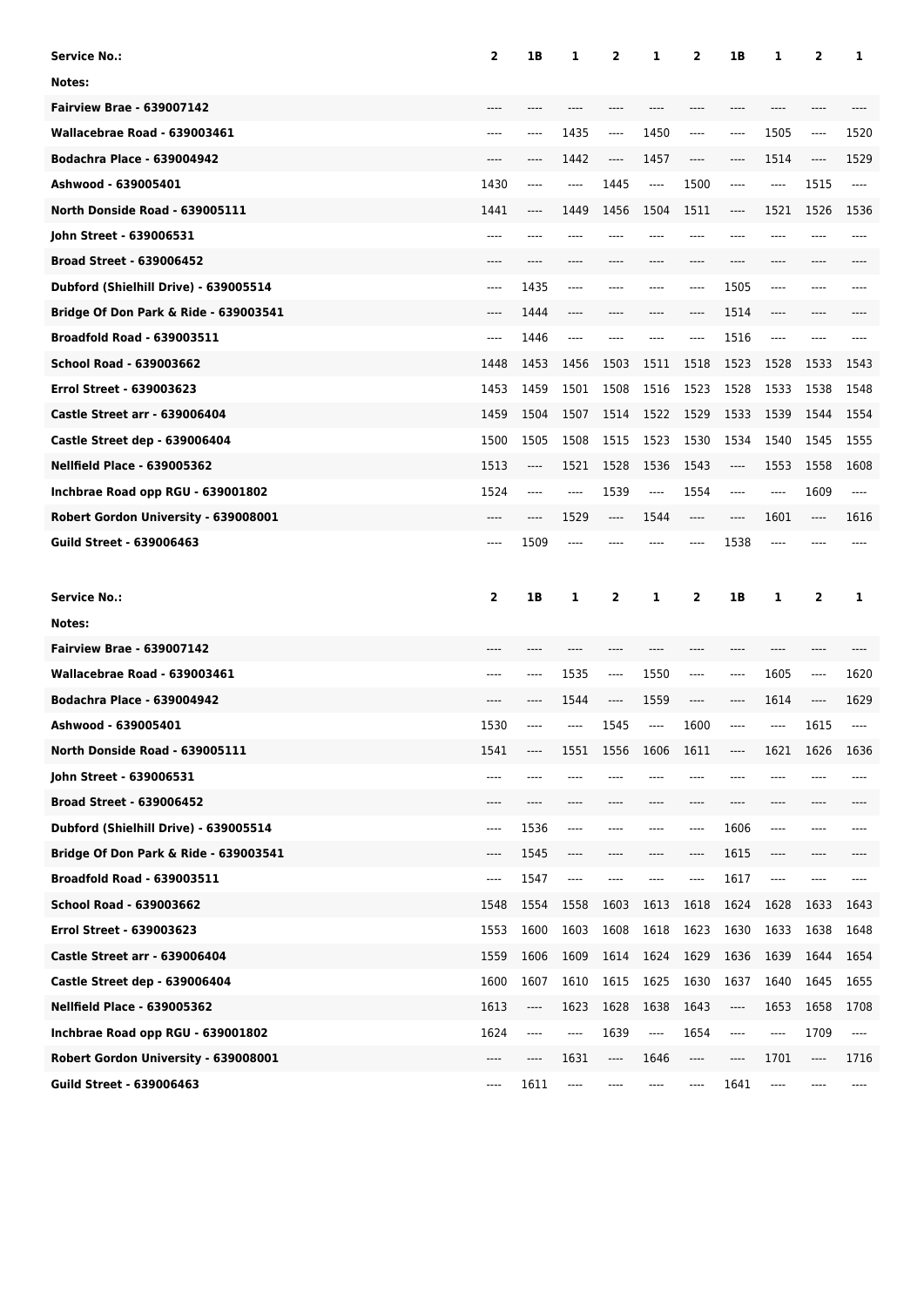| <b>Service No.:</b>                   | $\mathbf{2}$ | 1B   | 1       | 2        | 1    | 2                             | 1B    | 1    | 2        | 1     |
|---------------------------------------|--------------|------|---------|----------|------|-------------------------------|-------|------|----------|-------|
| Notes:                                |              |      |         |          |      |                               |       |      |          |       |
| <b>Fairview Brae - 639007142</b>      |              |      |         |          |      |                               |       |      |          |       |
| Wallacebrae Road - 639003461          | ----         | ---- | 1635    | $\cdots$ | 1650 | $-----$                       | ----  | 1706 | ----     | 1726  |
| <b>Bodachra Place - 639004942</b>     | $---$        | ---- | 1644    | $\cdots$ | 1659 | $\hspace{1.5cm} \textbf{---}$ | ----  | 1715 | $\cdots$ | 1735  |
| Ashwood - 639005401                   | 1630         | ---- | $---$   | 1645     | ---- | 1700                          | ----  | ---- | 1720     | ----  |
| North Donside Road - 639005111        | 1641         | ---- | 1651    | 1656     | 1706 | 1711                          | ----  | 1722 | 1731     | 1742  |
| John Street - 639006531               | ----         | ---- |         | ----     | ---- | $---$                         | ----  |      | ----     | ----  |
| <b>Broad Street - 639006452</b>       | $---$        | ---- | $---$   | ----     | ---- | $---$                         | ----  | ---- | ----     |       |
| Dubford (Shielhill Drive) - 639005514 | $---$        | 1636 | $---$   | ----     | ---- | $---$                         | 1707  | ---- | ----     |       |
| Bridge Of Don Park & Ride - 639003541 | $---$        | 1645 | $---$   | ----     | ---- | ----                          | 1716  | ---- | ----     |       |
| <b>Broadfold Road - 639003511</b>     | ----         | 1647 | $-----$ | ----     |      | $---$                         | 1718  | ---- | ----     |       |
| School Road - 639003662               | 1648         | 1654 | 1658    | 1703     | 1713 | 1718                          | 1725  | 1729 | 1738     | 1749  |
| <b>Errol Street - 639003623</b>       | 1653         | 1700 | 1703    | 1708     | 1718 | 1723                          | 1731  | 1734 | 1743     | 1754  |
| <b>Castle Street arr - 639006404</b>  | 1659         | 1706 | 1709    | 1714     | 1724 | 1729                          | 1737  | 1740 | 1749     | 1800  |
| Castle Street dep - 639006404         | 1700         | 1707 | 1710    | 1715     | 1725 | 1730                          | 1738  | 1741 | 1750     | 1801  |
| <b>Nellfield Place - 639005362</b>    | 1713         | ---- | 1723    | 1728     | 1738 | 1743                          | ----  | 1754 | 1803     | 1814  |
| Inchbrae Road opp RGU - 639001802     | 1724         | ---- | $---$   | 1739     | ---- | 1754                          | ----  | ---- | 1814     | $---$ |
| Robert Gordon University - 639008001  | $---$        | ---- | 1731    | ----     | 1746 | $-----$                       | $---$ | 1802 | ----     | 1822  |
| <b>Guild Street - 639006463</b>       | $---$        | 1711 | $---$   |          |      | $---$                         | 1742  | ---- |          |       |
|                                       |              |      |         |          |      |                               |       |      |          |       |
| <b>Service No.:</b>                   | 1B           |      | 1       | 2        | 1B   |                               |       | 1    | 1B       | 2     |
| Notes:                                |              | 2    |         |          |      | 1                             | 2     |      |          |       |
| <b>Fairview Brae - 639007142</b>      |              |      |         |          |      |                               |       |      |          |       |
| Wallacebrae Road - 639003461          |              | ---- | 1746    | ----     | ---- | 1808                          | ----  | 1830 | ----     |       |
| <b>Bodachra Place - 639004942</b>     |              | ---- | 1755    | ----     | ---- | 1817                          | ----  | 1837 | ----     |       |
| Ashwood - 639005401                   | ----         | 1740 | ----    | 1802     | ---- | $-----$                       | 1822  | ---- | ----     | 1852  |
| North Donside Road - 639005111        |              | 1751 | 1802    | 1813     | ---- | 1824                          | 1833  | 1844 |          | 1902  |
| John Street - 639006531               | ----         | ---- |         |          |      |                               |       |      |          |       |
| <b>Broad Street - 639006452</b>       | ----         | ---- |         | ----     | ---- | ----                          | ----  | ---- | ----     |       |
| Dubford (Shielhill Drive) - 639005514 | 1737         | ---- | ----    | ----     | 1813 | $-----$                       | ----  | ---- | 1847     | ----  |
| Bridge Of Don Park & Ride - 639003541 | 1746         | ---- | ----    | ----     | ---- |                               | ----  | ---- | ----     |       |
| <b>Broadfold Road - 639003511</b>     | 1748         | ---- | ----    | ----     | 1820 | ----                          | ----  | ---- | 1854     | ----  |
| School Road - 639003662               | 1755         | 1758 | 1809    | 1820     | 1826 | 1831                          | 1840  | 1851 | 1900     | 1909  |
| Errol Street - 639003623              | 1801         | 1803 | 1814    | 1825     | 1830 | 1835                          | 1845  | 1855 | 1904     | 1913  |
| <b>Castle Street arr - 639006404</b>  | 1807         | 1809 | 1819    | 1830     | 1834 | 1840                          | 1850  | 1900 | 1908     | 1918  |
| Castle Street dep - 639006404         | 1808         | 1810 | 1820    | 1831     | 1835 | 1841                          | 1851  | 1901 | 1909     | 1919  |
| <b>Nellfield Place - 639005362</b>    | ----         | 1823 | 1833    | 1842     | ---- | 1852                          | 1902  | 1912 | ----     | 1930  |
| Inchbrae Road opp RGU - 639001802     | ----         | 1834 | ----    | 1853     | ---- | ----                          | 1913  | ---- | ----     | 1941  |
| Robert Gordon University - 639008001  | ----         | ---- | 1841    | ----     | ---- | 1900                          | ----  | 1920 | ----     | ----  |